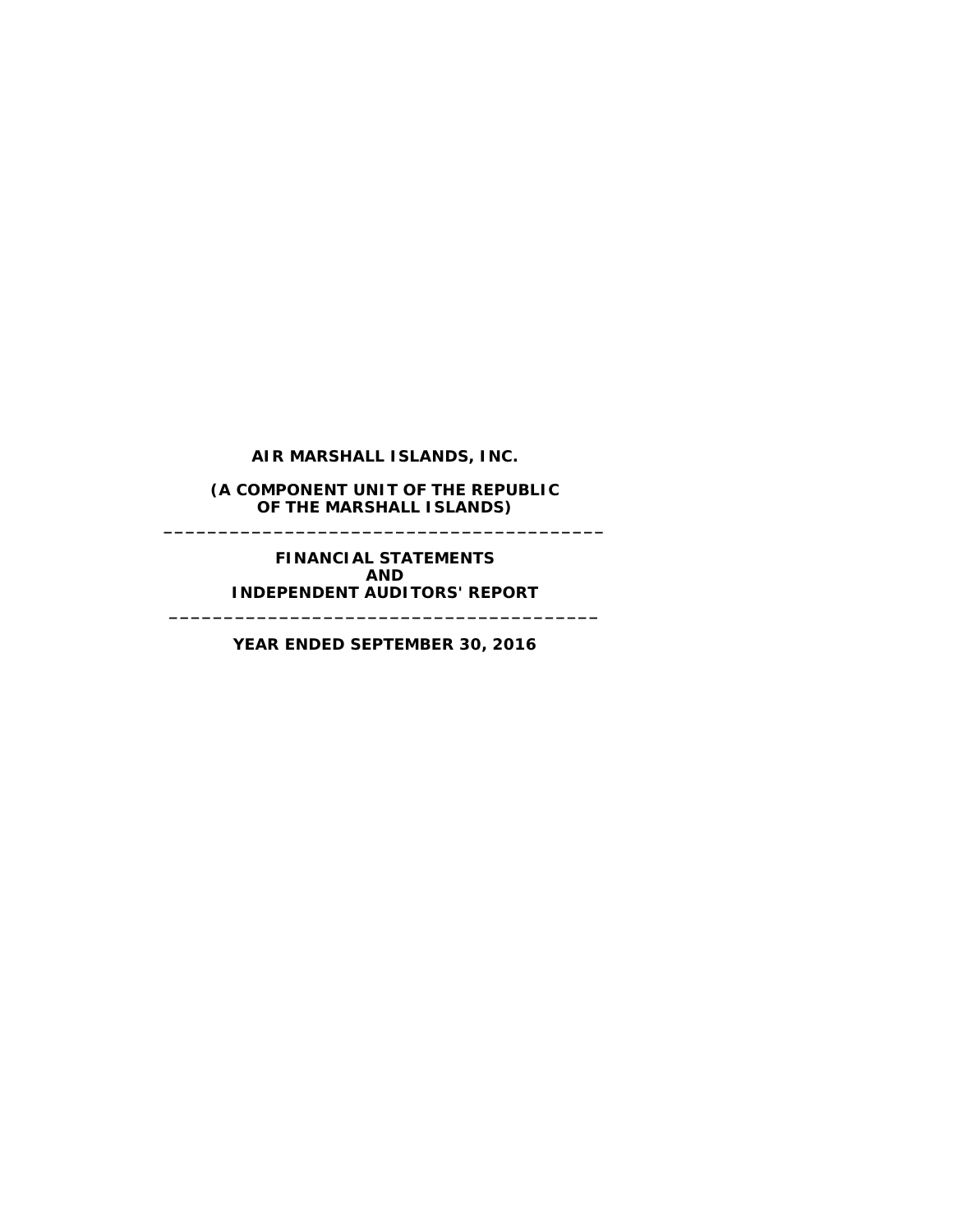Year Ended September 30, 2016 Table of Contents

|     |                                                                                                                                                                                            | Page No. |
|-----|--------------------------------------------------------------------------------------------------------------------------------------------------------------------------------------------|----------|
| Ι.  | INDEPENDENT AUDITORS' REPORT                                                                                                                                                               | 1        |
| Н.  | MANAGEMENT'S DISCUSSION AND ANALYSIS                                                                                                                                                       | 3        |
| HL. | FINANCIAL STATFMENTS:                                                                                                                                                                      |          |
|     | Statement of Net Position                                                                                                                                                                  | 13       |
|     | Statement of Revenues, Expenses and Changes in Net Position                                                                                                                                | 14       |
|     | Statement of Cash Flows                                                                                                                                                                    | 15       |
|     | Notes to Financial Statements                                                                                                                                                              | 16       |
| IV. | INDEPENDENT AUDITORS' REPORT ON COMPLIANCE WITH<br>LAWS AND REGULATIONS                                                                                                                    |          |
|     | Independent Auditors' Report on Internal Control Over Financial<br>Reporting and on Compliance and Other Matters Based on an<br>Audit of Financial Statements Performed in Accordance with |          |
|     | <b>Government Auditing Standards</b>                                                                                                                                                       | 25       |
|     | Schedule of Findings and Responses                                                                                                                                                         | 27       |
|     | Unresolved Prior Year Findings                                                                                                                                                             | 28       |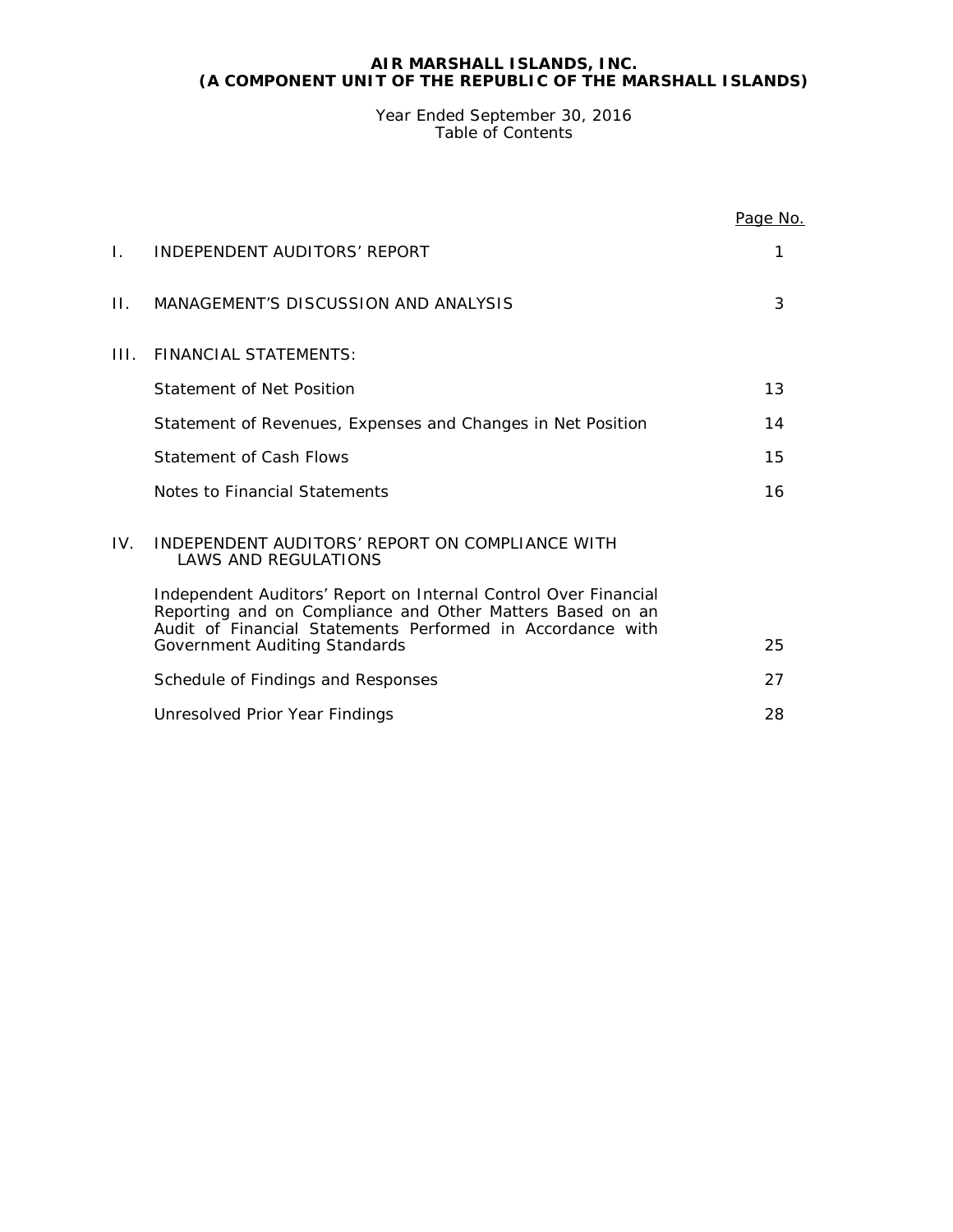# Deloitte.

Deloitte & Touche LLP 361 South Marine Corps Drive Tamuning, GU 96913 USA

Tel: +1 (671) 646-3884 Fax: +1 (671) 649-4265

www.deloitte.com

# **INDEPENDENT AUDITORS' REPORT**

Board of Directors Air Marshall Islands, Inc.:

# **Report on the Financial Statements**

We have audited the accompanying financial statements of Air Marshall Islands, Inc. (AMI), a component unit of the Republic of the Marshall Islands, which comprises the statement of net position as of September 30, 2016, and the related statements of revenues, expenses and changes in net position and of cash flows for the year then ended, and the related notes to the financial statements.

# *Management's Responsibility for the Financial Statements*

Management is responsible for the preparation and fair presentation of these financial statements in accordance with accounting principles generally accepted in the United States of America; this includes the design, implementation, and maintenance of internal control relevant to the preparation and fair presentation of financial statements that are free from material misstatement, whether due to fraud or error.

#### *Auditors' Responsibility*

Our responsibility is to express an opinion on these financial statements based on our audit. We conducted our audit in accordance with auditing standards generally accepted in the United States of America and the standards applicable to financial audits contained in *Government Auditing Standards*, issued by the Comptroller General of the United States. Those standards require that we plan and perform the audit to obtain reasonable assurance about whether the financial statements are free from material misstatement.

An audit involves performing procedures to obtain audit evidence about the amounts and disclosures in the financial statements. The procedures selected depend on the auditor's judgment, including the assessment of the risks of material misstatement of the financial statements, whether due to fraud or error. In making those risk assessments, the auditor considers internal control relevant to the entity's preparation and fair presentation of the financial statements in order to design audit procedures that are appropriate in the circumstances, but not for the purpose of expressing an opinion on the effectiveness of the entity's internal control. Accordingly, we express no such opinion. An audit also includes evaluating the appropriateness of accounting policies used and the reasonableness of significant accounting estimates made by management, as well as evaluating the overall presentation of the financial statements.

We believe that the audit evidence we have obtained is sufficient and appropriate to provide a basis for our audit opinion.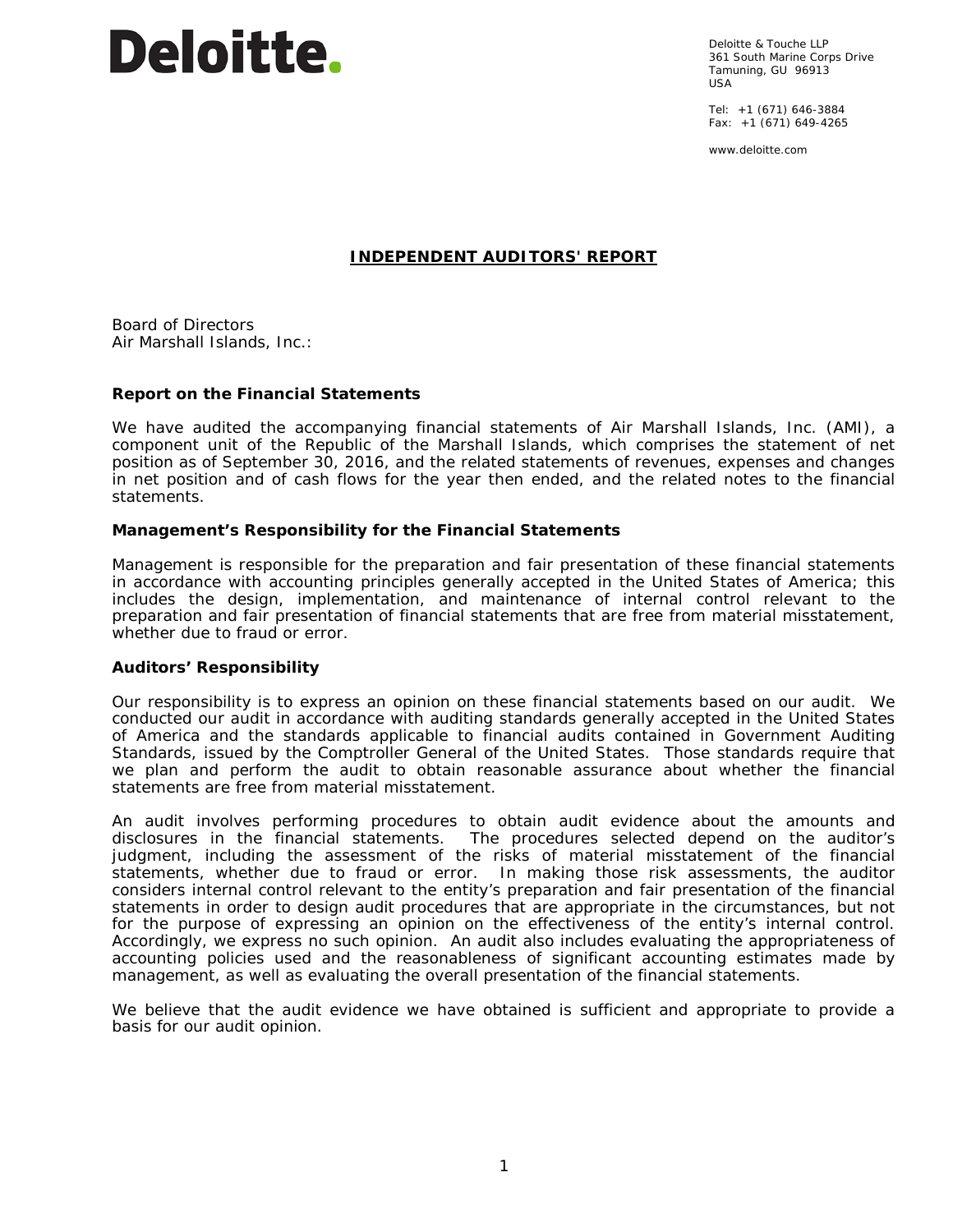# Deloitte.

# *Opinion*

In our opinion, the financial statements referred to above present fairly, in all material respects, the financial position of Air Marshall Islands, Inc. as of September 30, 2016, and the results of its operations and its cash flows for the year then ended in accordance with accounting principles generally accepted in the United States of America.

# *Emphasis-of-Matter*

# *Restatement*

As discussed in note 8 to the financial statements, the 2015 financial statements have been restated to correct an error. Our opinion is not modified with respect to this matter.

# *Other Matters*

# *Required Supplementary Information*

Accounting principles generally accepted in the United States of America require that the management's discussion and analysis on pages 3 to 12 be presented to supplement the financial statements. Such information, although not a part of the financial statements, is required by the Governmental Accounting Standards Board who considers it to be an essential part of financial reporting for placing the financial statements in an appropriate operational, economic, or historical context. We have applied certain limited procedures to the required supplementary information in accordance with auditing standards generally accepted in the United States of America, which consisted of inquiries of management about the methods of preparing the information and comparing the information for consistency with management's responses to our inquiries, the financial statements, and other knowledge we obtained during our audit of the financial statements. We do not express an opinion or provide any assurance on the information because the limited procedures do not provide us with sufficient evidence to express an opinion or provide any assurance.

# **Other Reporting Required by** *Government Auditing Standards*

In accordance with *Government Auditing Standards*, we have also issued our report dated April 21, 2017, on our consideration of AMI's internal control over financial reporting and on our tests of its compliance with certain provisions of laws, regulations, contracts, and grant agreements and other matters. The purpose of that report is to describe the scope of our testing of internal control over financial reporting and compliance and the results of that testing, and not to provide an opinion on internal control over financing reporting or on compliance. That report is an integral part of an audit performed in accordance with *Government Auditing Standards* in considering AMI's internal control over financial reporting and compliance.

April 21, 2017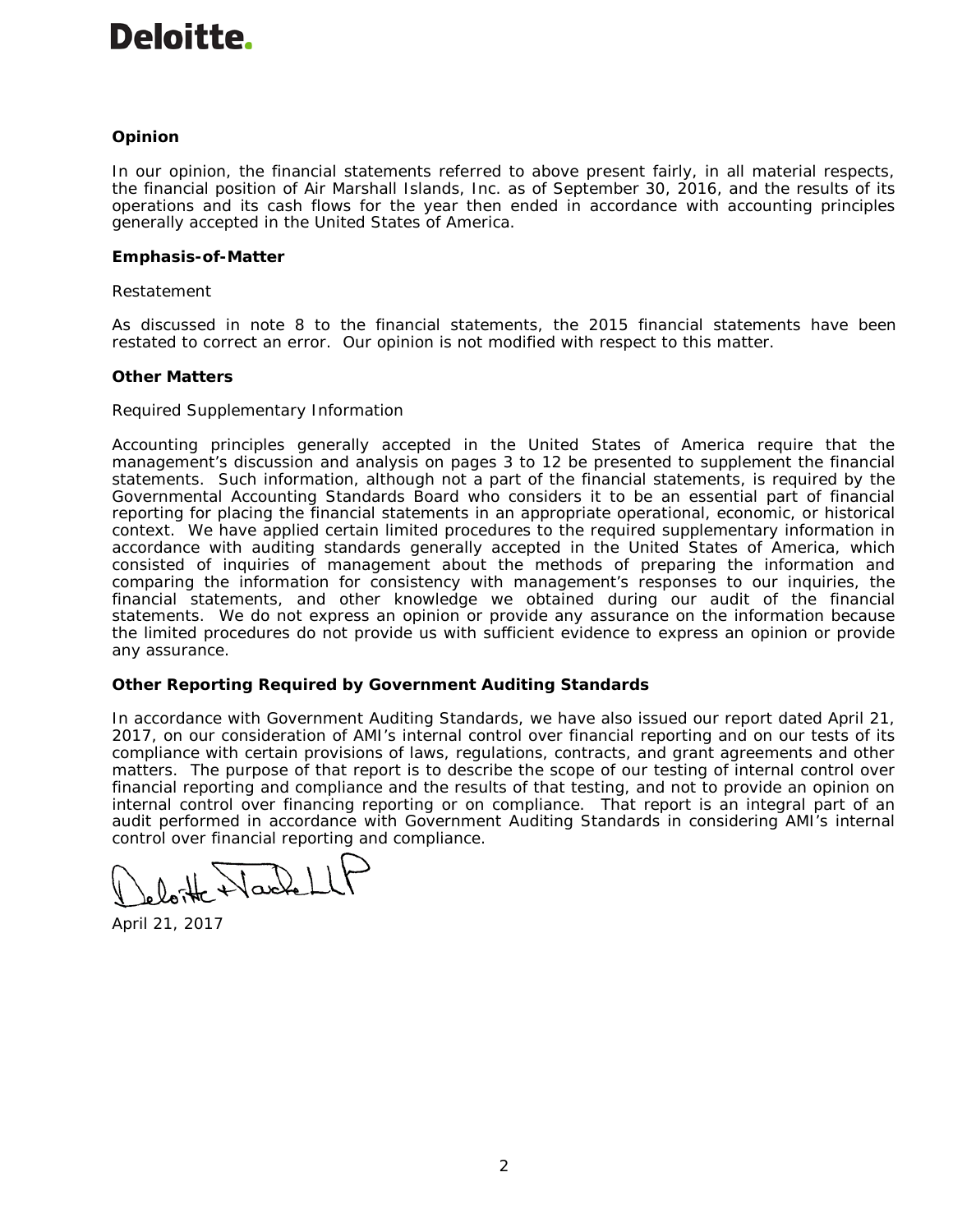Management's Discussion and Analysis Year Ended September 30, 2016

# **ABOUT AIR MARSHALL ISLANDS**

Air Marshall Islands, Inc. (AMI) is the national airline and flag carrier of the Republic of the Marshall Islands. AMI's market consists of 24 Outer Island communities scattered over almost 700,000 square miles of the Pacific Ocean. The airline fulfils an essential role in the transportation infrastructure for the Nation.

AMI currently operates a fleet of two Dornier 228 aircrafts and a Dash 8 aircraft with a workforce of 67 employees and 24 Outer Island agents.

#### **MISSION STATEMENT**

- $\triangleright$  Provide domestic air services that are safe, reliable and commercially viable for the benefit of the travelling public and in support of industries such as tourism, that rely on air service for their success;
- $\triangleright$  Support growth of in-bound travel and export by carrying out activities in support of these objectives, including the provision of commercially viable regional services; and
- $\triangleright$  Provide medical evacuation, humanitarian relief, search and rescue, and related services when required.

#### **STRATEGY**

- $\triangleright$  Excel in reliability of service domestically;
- $\triangleright$  Contribute to tourism growth flying with AMI part of tourism experience "Selling happiness";
- $\triangleright$  Considerable reduction in accumulated losses that would restrict reliance on state subsidy;
- $\triangleright$  Strong financial base to take on additional mission including providing commercially viable regional service for passenger and cargo; and
- $\triangleright$  Build to be a modern and efficient airline.

# **KEY ACHIEVEMENTS IN 2016**

- $\triangleright$  An unqualified opinion received from the auditors after 6 years;
- $\triangleright$  The lowest operating loss recorded at \$27,788 comparing to available 15 years of data, decrease in operating loss of 97% when compared to 2015;
- $\triangleright$  The second highest total revenue recorded at \$4,105,437 comparing to available 15 years of data, increase in total revenue of 64% when compared to 2015;
- $\triangleright$  The number of flights operated increased significantly over the prior fiscal year with the Dash 8 operating almost double the number of flights compared to the prior year (The highest utilization rate since 2007) and the Dornier fleet operating 39% more flights and 18% more flight days than in the prior fiscal year;
- $\triangleright$  The departure/arrival of passenger numbers was recorded at 13,474, an increase of 56% when compared to 2015, huge improvement in reliability of service; and
- $\triangleright$  Full operational website; [www.airmarshallislands.net](http://www.airmarshallislands.net/)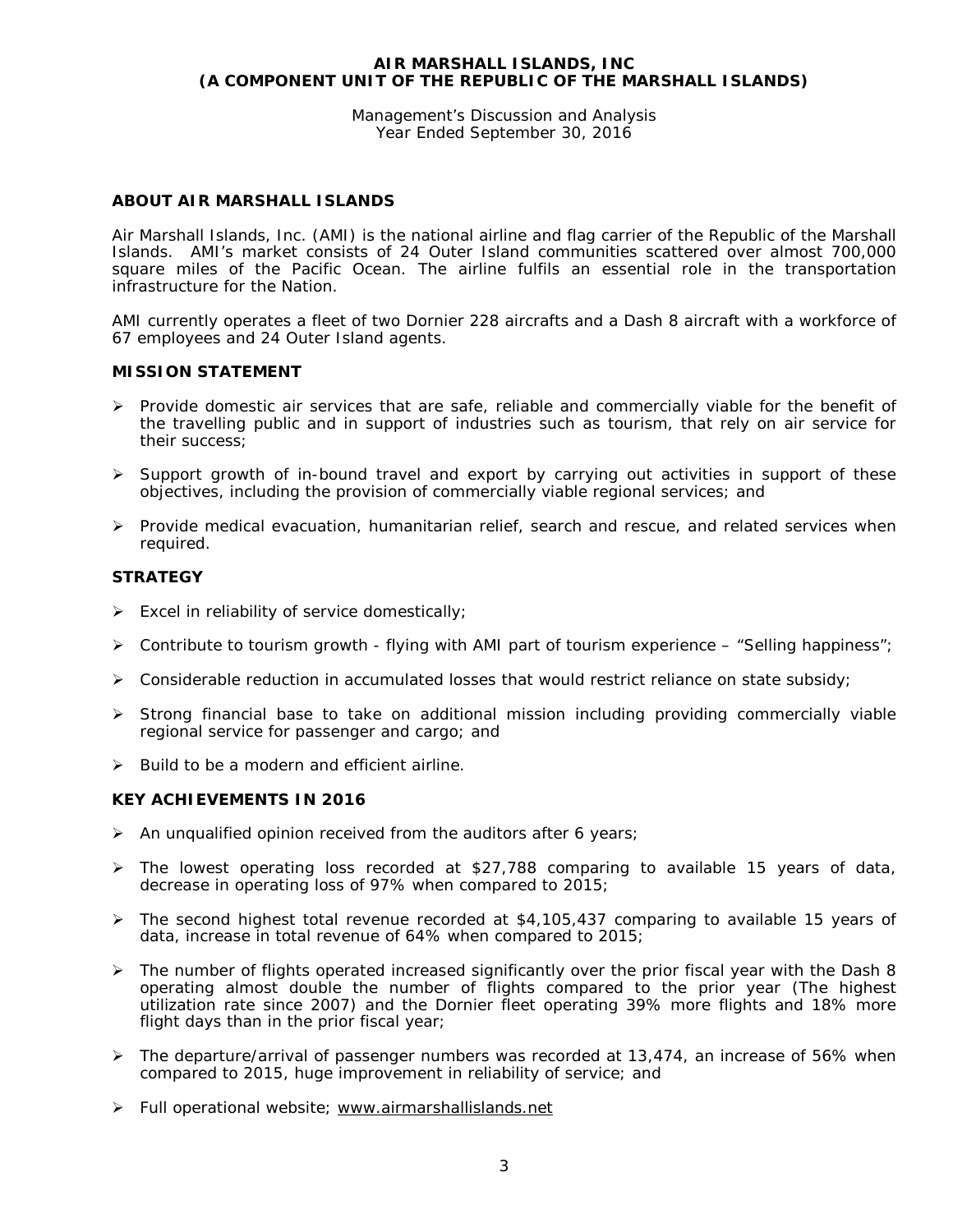Management's Discussion and Analysis Year Ended September 30, 2016

#### **OVERVIEW**

Presented herewith is AMI's management's discussion and analysis (MD&A) of the company's financial performance for the financial year ended 30<sup>th</sup> September 2016, to be read along with our financial statements and the accompanying notes to our financial statements in this report.

#### **FINANCIAL SUMMARY**

As at September 30, 2016, AMI obtained a net surplus of \$1.21 million. The change was primarily due to the RMI Government subsidy of \$1.33 million. Of the total funding, \$0.5 million was used in Community Service Obligations and the balance was directly paid by Ministry of Finance. \$0.3 million was utilized to pay Marshall Islands Social Security Administration (MISSA) for 2010 - 2012 outstanding obligations and \$0.53 million was utilized to pay loan outstanding from 2013 with the Marshall Islands Development Bank.

Operating loss decreased from \$0.94 million in 2015 to \$0.03 million in 2016, an improvement of \$0.91 million, which was the result of increases in passenger, charter, cargo and other revenues that increased from \$2.51 million in 2015 to \$4.11 million in 2016, an increase of \$1.60 million. The total operating expenses increased from \$3.35 million in 2015 to \$4.13 million in 2016.

The company continues to face operational difficulties and challenges due to AOG of the Dornier and the Dash 8 as a result of poor conditions of the Outer Island airports, lack of spare parts on shelves and this leading to disruption of the flight schedules.

Net surplus caused the total assets to exceed total liabilities by \$3.18 million in 2016.

Capacity growth in passenger numbers of 56% compared to 2015, the increase was driven by introduction of an additional Dornier 228 into the fleet, in addition, an improvement in reliability of service and reduction in AOG downtimes.

# **FINANCIAL ANALYSIS OF AMI**

The table below provides a summary of AMI's net financial position, which is indicating that total net position increased in 2016 over 2015.

| Assets:                                                                                  | 2016                                  | (Restated)<br>2015                  |
|------------------------------------------------------------------------------------------|---------------------------------------|-------------------------------------|
| Current assets<br>Capital and other assets                                               | \$1,401,727<br>8,732,785              | \$<br>596,111<br>9,120,907          |
| <b>Total Assets</b>                                                                      | \$10,134,512                          | \$9,717,018                         |
| Liabilities:<br>Current liabilities<br>Long-term liabilities<br><b>Total Liabilities</b> | \$3,461,246<br>3,495,358<br>6,956,604 | 3,682,682<br>4,064,298<br>7,746,980 |
| Net Position:<br>Net investment in capital assets<br>Unrestricted                        | 8,609,351<br>(5, 431, 443)            | 6,946,025<br>(4, 975, 987)          |
| <b>Total Net Position</b>                                                                | 3,177,908                             | 1,970,038                           |
|                                                                                          | 10,134,512<br>S.                      | 9,717,018<br>\$                     |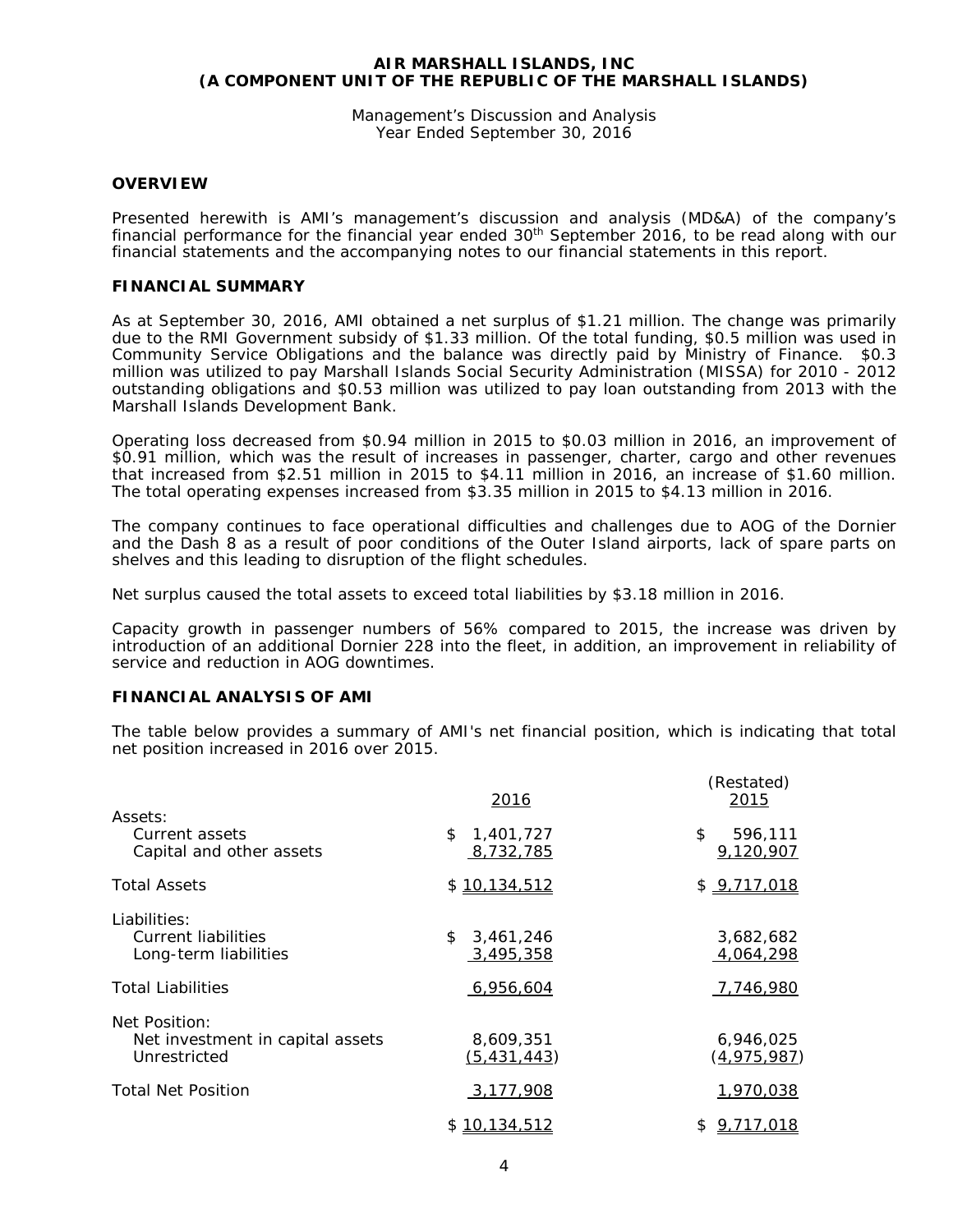Management's Discussion and Analysis Year Ended September 30, 2016

As discussed in note 8 to the accompanying financial statements, the 2015 financial statements have been restated for the correction of an error.

The trend in total net position indicates that the company is moving in the right direction as it accumulated losses are decreasing and the assets are greater than the liabilities. This has been made possible by continued government support and increase in reliability of service which has led to increase in passenger numbers.

The trend in passenger numbers from 2014 to 2016, indicates a huge improvement *in delivery of essential public services to the Marshallese people and communities residing in the outer islands*.



Presented herewith are AMI's Summary Statements of Revenues, Expenses and Changes in Net Position:

|                                                                                                                 | 2016                                  | (Restated)<br>2015                                 |
|-----------------------------------------------------------------------------------------------------------------|---------------------------------------|----------------------------------------------------|
| Revenues:<br>Net operating revenues<br>Non-operating revenues<br>Capital contributions<br><b>Total Revenues</b> | \$4,105,437<br>1,334,153<br>5,439,590 | \$2,505,761<br>1,916,903<br>2,219,661<br>6,642,325 |
| Expenses:<br>Operating expenses<br>Non-operating expenses<br><b>Total Expenses</b>                              | 4,133,225<br>98,495<br>4,231,720      | 3,449,813<br>167,274<br>3,617,087                  |
| Change in Net Position                                                                                          | \$1,207.870                           | \$ 3,025,238                                       |

The above identifies the various revenue and expense items that contributed to AMI's positive change in net position. The change in net position is the snapshot of the company's financial situation in those years therefore, if it goes up the situation is good, or it is not so good if it goes down.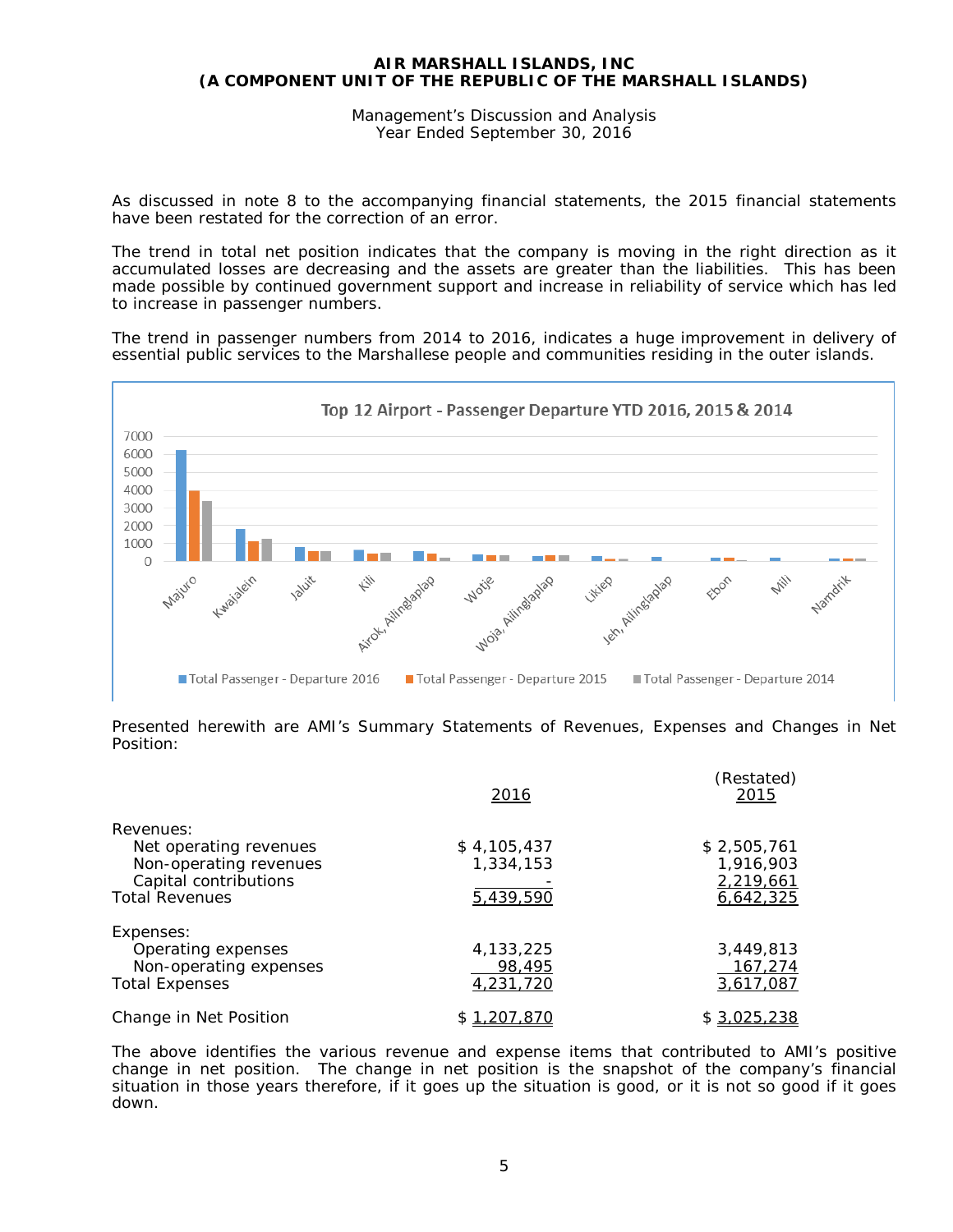Management's Discussion and Analysis Year Ended September 30, 2016



The below graph shows the operating loss of AMI from 2010 through to 2016.

The graph below shows the main components of AMI's operating revenues from 2012 through to 2016.

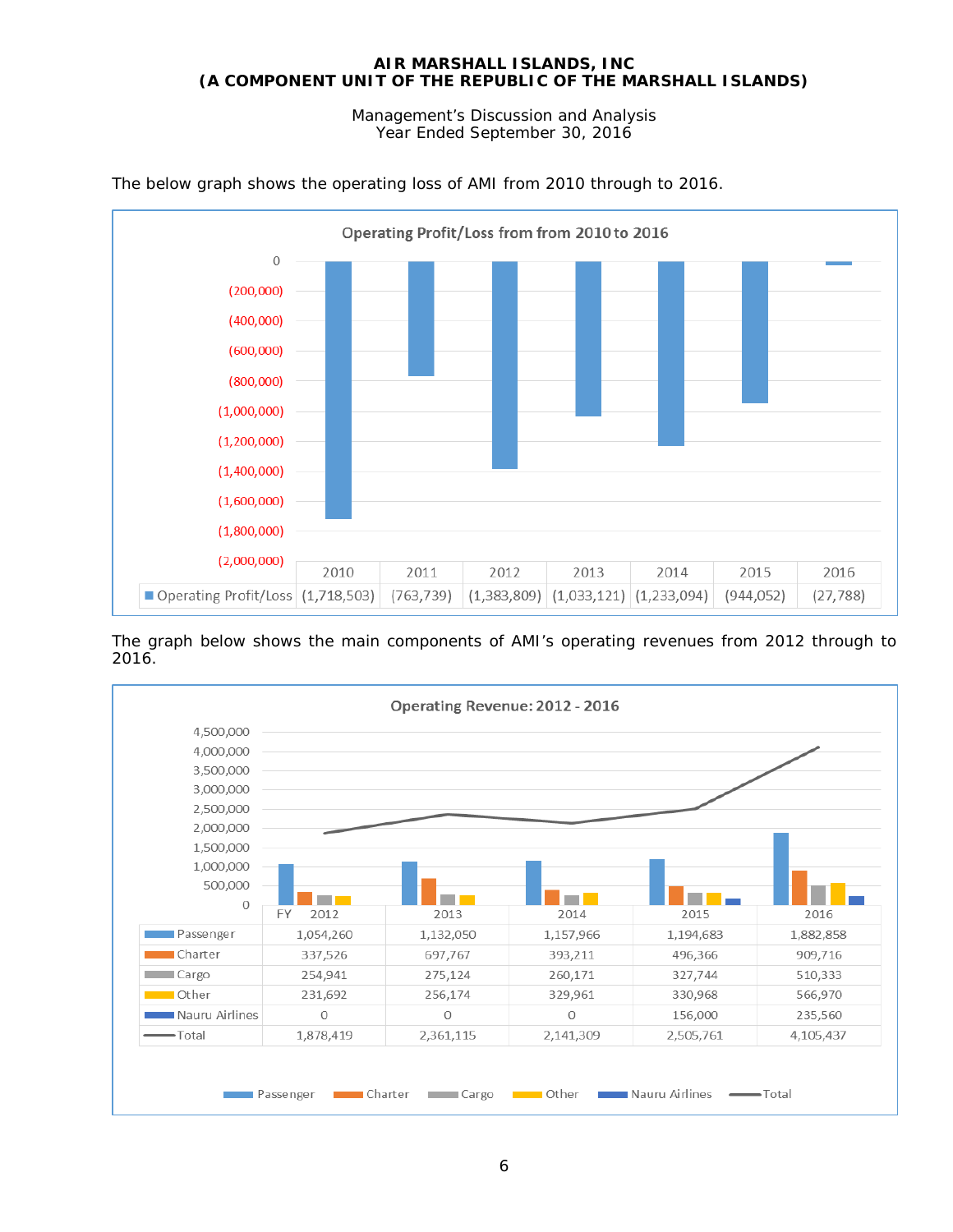Management's Discussion and Analysis Year Ended September 30, 2016

AMI's total operating revenues as indicated above have generally been on an up-and-down trend, with revenues from passengers, or from selling of air-tickets, was the largest source which continued to rise since 2012 due to increase passenger travel.

Charter is the second largest and it jumped 83 percent in 2016 simply because of the drought during the year which triggered the need for more charter flights.

Cargo went up in 2016 as compared to 2015, indicating a consistent trend over the years.



The above pie chart shows the distribution of each operating revenue source as a percentage of total operating revenues in which passenger was 46%, charter 22%, others 20%, and cargo/freight 12%.

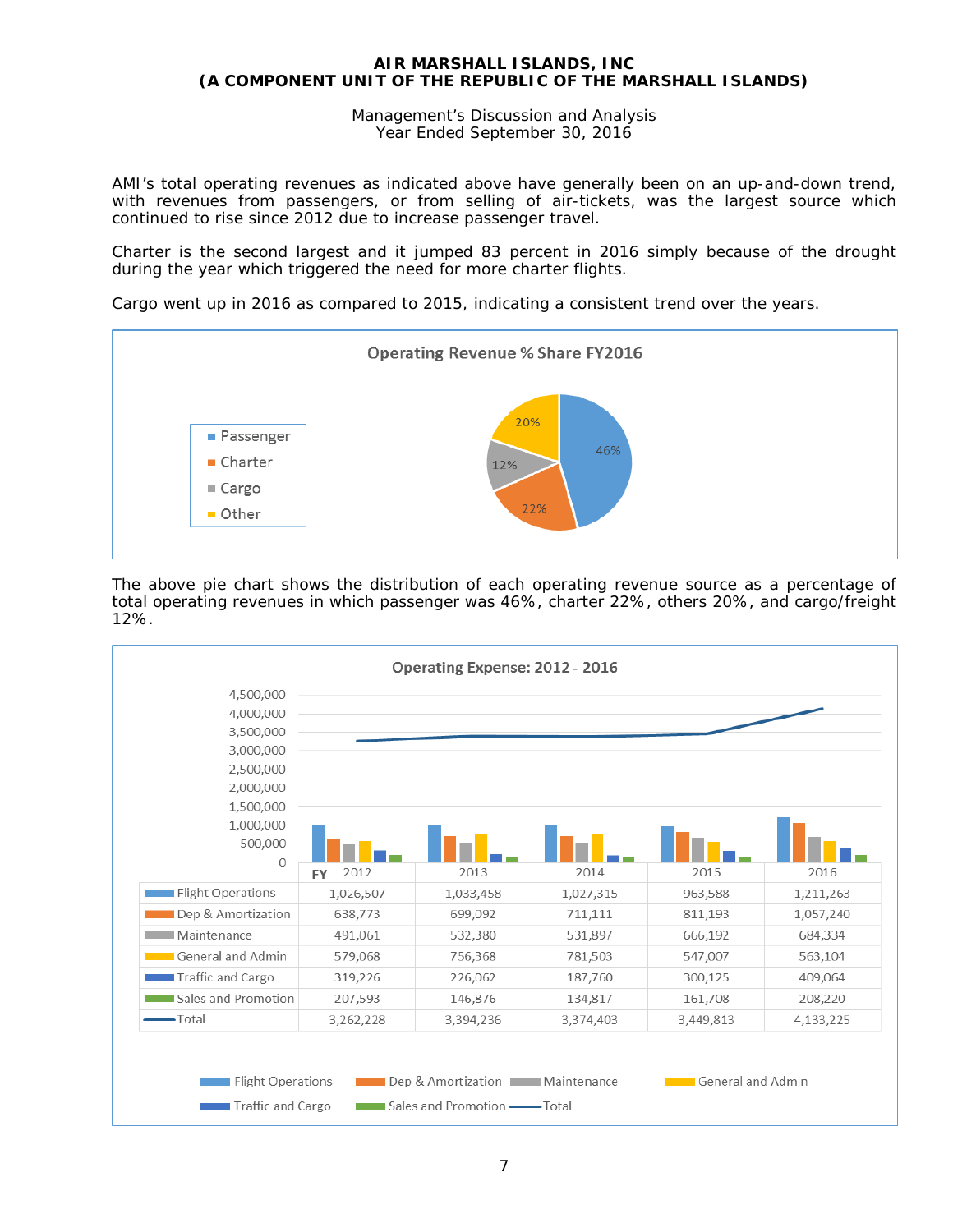Management's Discussion and Analysis Year Ended September 30, 2016

The above diagram shows the AMI's individual operating expenses with flight operation being the largest expense followed by depreciation and amortization, maintenance, general and administration, traffic and cargo and sales and promotion during the 2016 period.



The above pie chart shows major component percentage shares of AMI's total operating expenses in 2016, indicating flight operation with the largest share of 29%, followed by depreciation and amortization 26%, maintenance 16%, general administration 14%, traffic and cargo servicing 10%; and sales & promotion 5%.

Fuel is an expense that comes under flight operation and being the second largest cost after personnel, therefore the reason flight operation represents the largest share of operating expenses.

During 2016, the Cabinet provided to AMI the following subsidies, for the following purposes below:

|                            | Amount       | Date     |
|----------------------------|--------------|----------|
| For Subsidy:               |              |          |
| 1. MISSA arrear payment    | \$<br>75,000 | 10/16/15 |
| 2. Subsidy                 | 124,000      | 11/03/15 |
| 3. Subsidy                 | 100,000      | 12/03/15 |
| 4. MISSA arrear payment    | 75,000       | 01/19/16 |
| 5. Subsidy                 | 24,000       | 02/04/16 |
| 6. Subsidy                 | 125,000      | 04/25/16 |
| MISSA arrear payment<br>7. | 75,000       | 04/27/16 |
| MISSA arrear payment<br>8. | 75,000       | 07/12/16 |
| 9. Subsidy                 | 123,000      | 08/09/16 |
| 10. MIDB loan payment      | 538,153      | 09/30/16 |
| Grand Total                | 1,334,153    |          |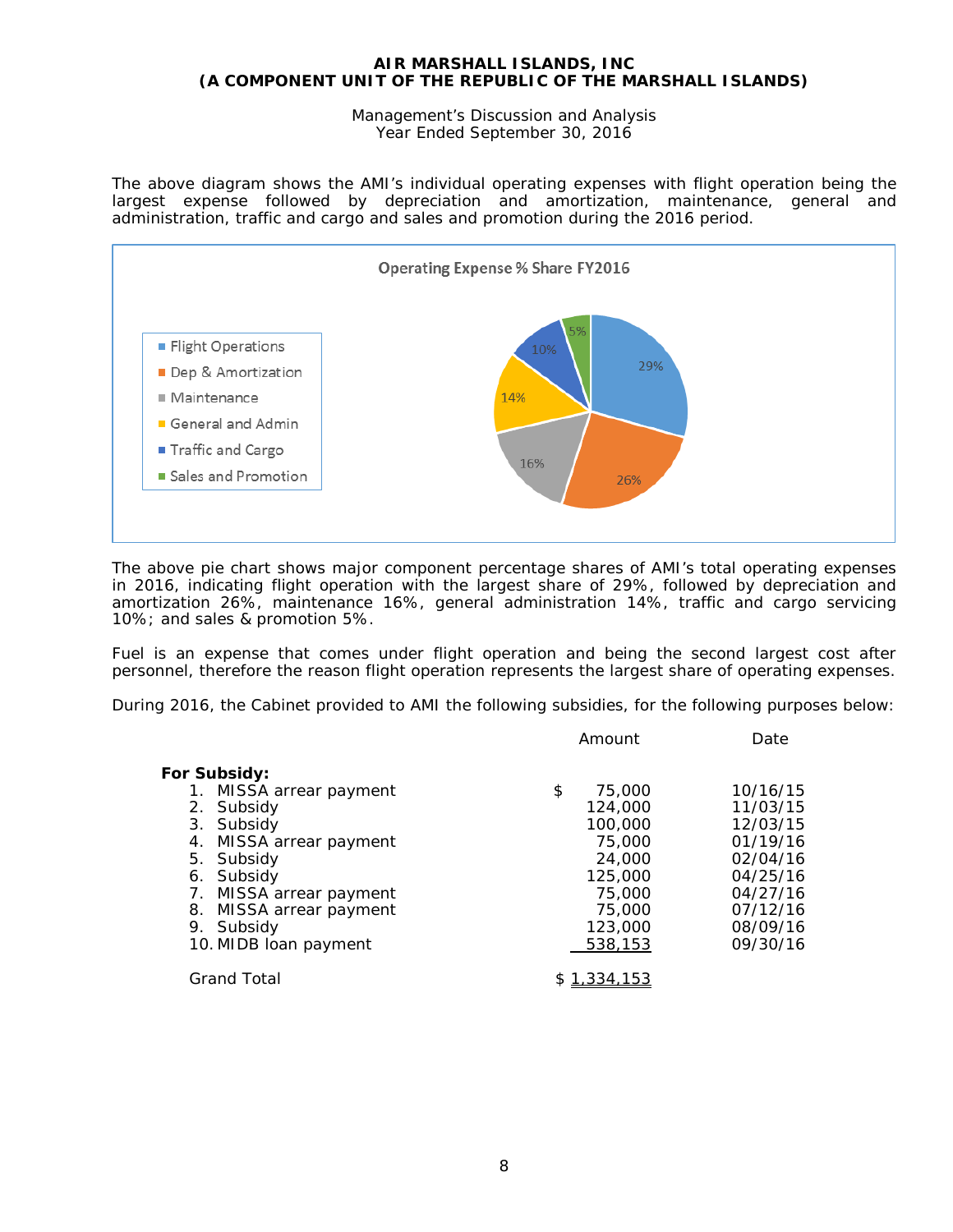Management's Discussion and Analysis Year Ended September 30, 2016

As indicated above, the RMI government provided a total subsidy allocation of \$1,334,153 for AMI to meet some of its ongoing major financial obligations such as MISSA arrears (\$300,000), MIDB loan payment (\$538,153), and Community Service Obligation (\$496,000) in 2016, compared to \$4,136,564 contribution in 2015.

The MISSA payment is part of the \$1.4 million owed by AMI to MISSA for past due contributions of employees to the social security program, and as agreed to between MISSA, the RMI government, and AMI back in 2013, the RMI government is to allocate and to provide \$300,000 on an annual basis (or \$75,000 per quarter) direct payment to MISSA on behalf of AMI, until the arrears are all paid in full.

The Dash 8 has not been making money due to low utilization (averaging less than 25 percent per year since arrival from Australia) resulting from lack of an MEL (minimum equipment list) or lack of spare parts on shelves due to lack of money, and resulting from impacts from the bad outer island airport runways, which continue to cause breakdown of the aircraft thus effectively preventing it from generating the income it needs in order to pay off its own loan, and helps support the operation.

The RMI government guaranteed the MIDB loan and started paying it off on behalf of AMI in 2014 with the understanding that as soon as things get better for the company emanating from the foregoing discussion, the company will then start making payments towards the loan. Or the company will have to only turn around and sell the Dash 8, with RMI government approval, in order to pay the loan off, and procuring additional spare parts to ensure schedule reliability for the Dornier aircraft.

# **CAPITAL ASSETS AND DEBT**

AMI's net capital assets for 2016 increased by \$1,663,326 as a result of receiving the new Dornier 228 aircraft purchased from Nepal.

Every year, AMI spends an average of \$250,000 on Rotables spare parts for its two aircraft, although this could be way more depending on the need, but in 2016 the company spent \$391,657 which was more than the \$310,738 spent on the same during 2015.

For additional information on AMI's capital assets, please refer to note 4 to the accompanying financial statements.

AMI incurred substantial long-term debt when AMI obtained a \$2.5 million loan from MIDB in May 2013, to pay down the remaining cost of the Dash 8 D-check in Cairns Australia. Based on the letter of guarantee collateralizing the loan, the RMI government started making payments in 2014 of \$191,092, a payment of \$943,373 was made in 2015 and a payment of \$538,153 in 2016.

For additional information on AMI's long-term debt, please refer to note 5 to the accompanying financial statements.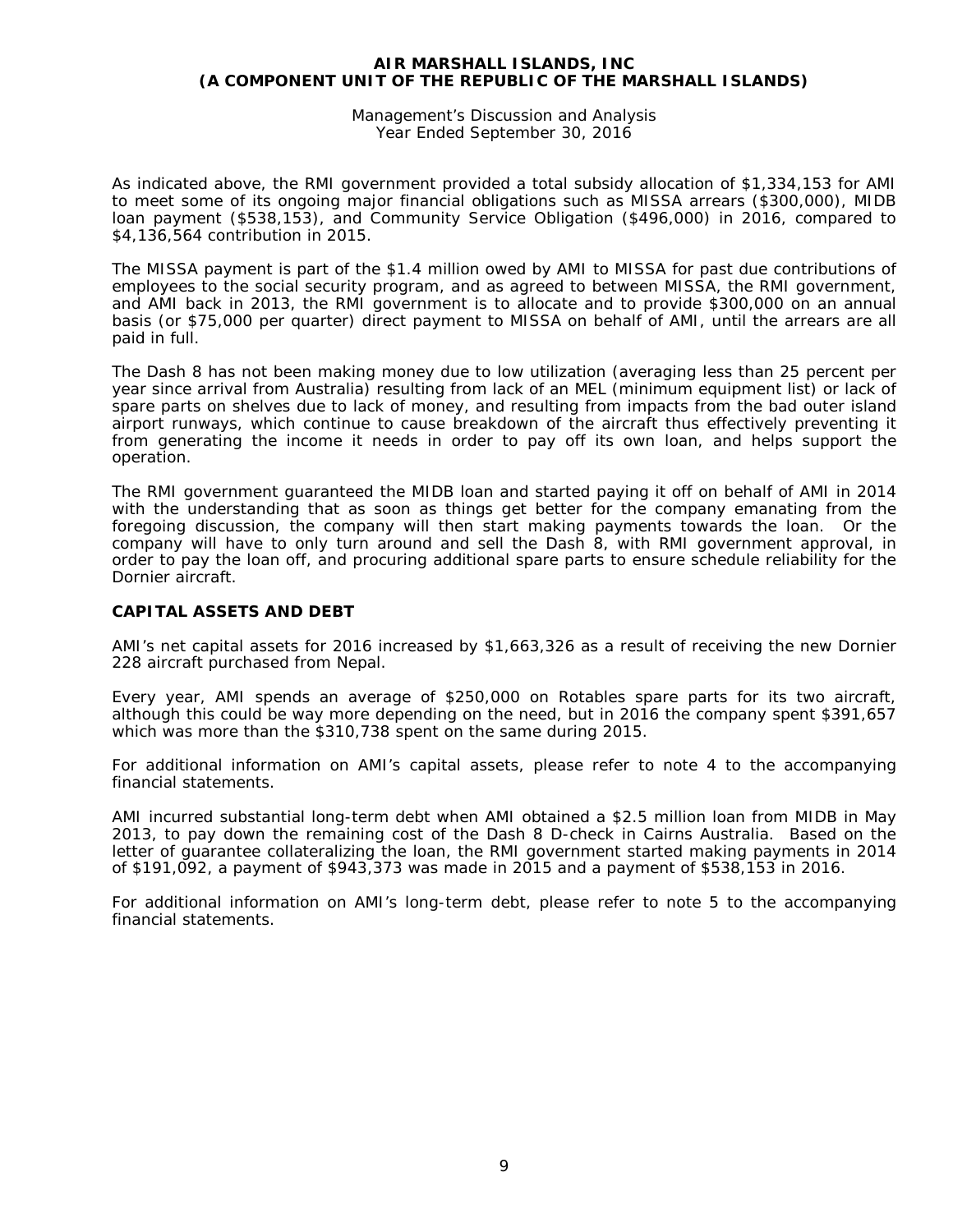Management's Discussion and Analysis Year Ended September 30, 2016

# **CASH FLOWS**

AMI received cash from its customers of \$4,089,139 in 2016 and \$2,501,868 in 2015.

During the year ended September 30, 2016, the company turned around and paid its vendors for goods and services and payroll for its employees in the amount \$2,080,779 and \$1,346,265 respectively, leaving a cash surplus from operations of \$662,095, whereas in 2015 AMI had a cash surplus from operations of \$147,574. Additionally, the operating subsidies from the government in 2016 assisted in operations continuing "business as usual".

#### **CURRENT ECONOMIC OUTLOOK**

Being a small open and highly susceptible economy to world events, coupled with being highly dependent on funding from the US Government through the compact and federal funding which represents up to 60% or more of annual government budget of \$150 million, which is almost on a same bar with the nominal GDP, the Marshall Islands would continue to be exposed towards external shocks, economic calamities, and risks, such as the 2008 and 2009 global energy crisis that sent ripple effects throughout the world economy as cost of fuel and everything else skyrocketed to new unprecedented heights, and had immediate adverse impact on the local economy.

Prior to the energy crisis, cost of jet fuel used to be around \$2.00 per gallon, but today it is near \$3.20 per gallon, and with today's situation around the globe coupled with the demand for the fuel, the world price for fuel is not going back to the pre-crisis level. Therefore, the increase in fuel cost since the crisis has effectively increased the cost of operation for the company by at least 15% per year.

With operating losses of \$0.03 million and \$0.94 million in 2016 and 2015, respectively, the annual subsidies and contributions from the central government to sustain the service and help keep the airline afloat will continue to be VERY important for the company in the short to medium-terms. Furthermore, with aging Dornier 228 and the Dash 8 aircraft which were built more than 20 years ago, coupled with the need for better airport runways and adequate spare parts provisioning to ensure schedule reliability, etc., the need for serious action on such will be more important than ever before.

# **ROLE OF BOARD AND MANAGEMNET**

AMI management and board can only do so much in terms of streamlining operations and reining in costs and improving performance, but this will not create a much visible change on operation if the following challenges and predicaments to the airline, continue to exist:

- 1. Deteriorated and dilapidated airport runways and ramps in the outer islands that continue to cause great and costly damages to the aircrafts;
- 2. Insufficient spare parts for the aircrafts; and
- 3. Deteriorating Hangar at the Majuro airport, which is urgently needed to house everyone under one roof, to increase efficiency and economy throughout the whole company which because the offices are so spread out as the Main Office is in Uliga while Maintenance and Spare Parts departments are at the hangar and Flight Operations and Traffic at the main terminal, hindering and efficient communication and timely response to problems between departments whenever they occur.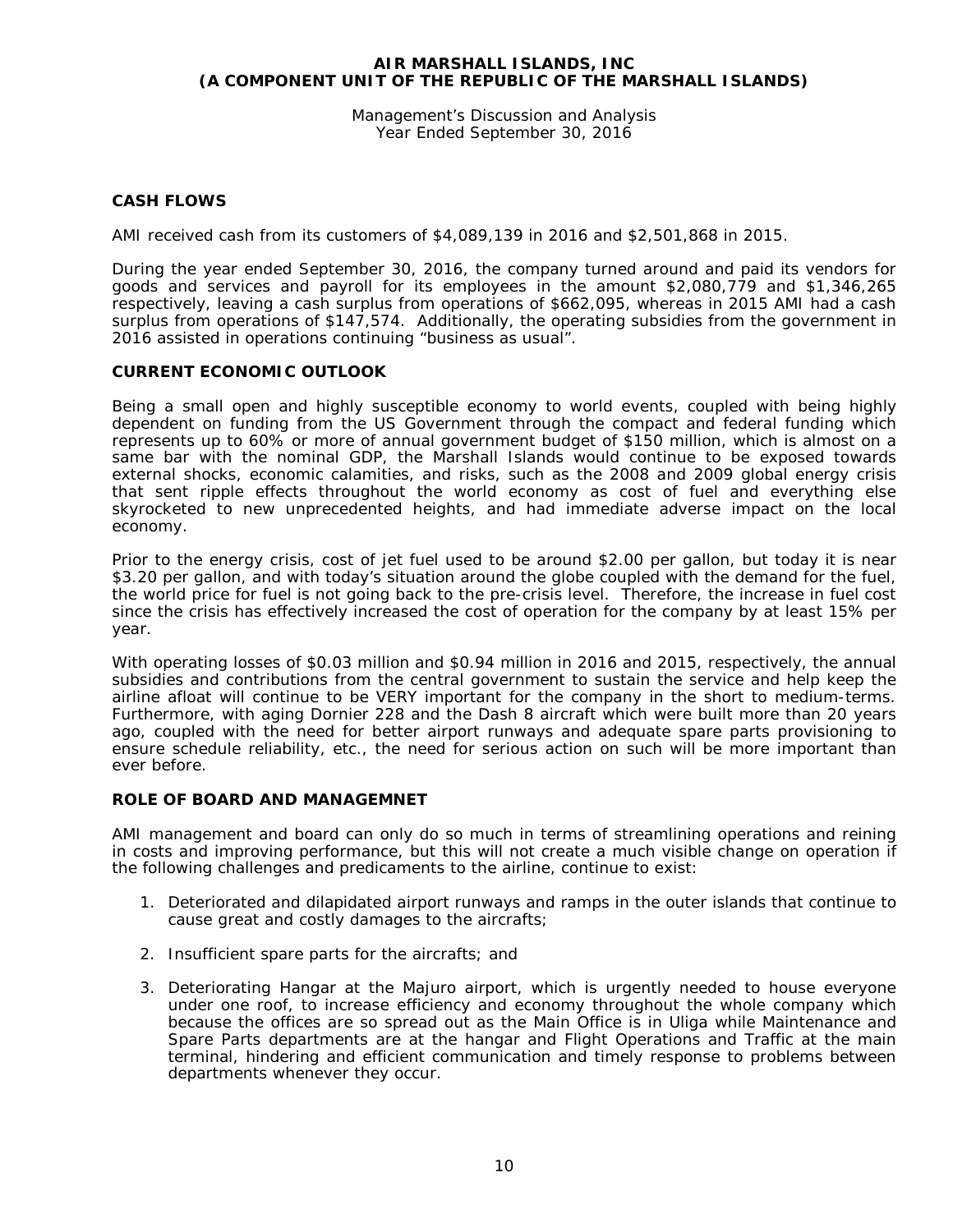Management's Discussion and Analysis Year Ended September 30, 2016

# **WAY FORWARD AND FUTURE SUSTAINABILITY**

AMI presented a new strategic Business Plan (BP) which was developed by the company as a compass for the period 2016 - 2018 to chart the company's future operating course.

In short, the BP's mission statement is:

- 1. Provide domestic air services that are safe, reliable and commercially viable for the benefit of the travelling public and in support of industries such as tourism, that rely on air service for their success.
- 2. Support growth of in-bound travel and export by carrying out activities in support of these objectives, including the provision of commercially viable regional services.
- 3. Provide medical evacuation, humanitarian relief, search & rescue and related services when required.

In order to achieve the above, the BP's *6 Rs* has been altered to **3 Rs** (three goals) as AMI relies on RMI subsidy funding, the 3 Rs must be implemented and these goals are:

#### *Goal 1: "Repair" of outer island airstrips;*

*Goal 2: "Reverse" our loss making; and*

#### *Goal 3: "Renew" our operation.*

We strongly believe that implementation of these three goals through adequate support of the Cabinet and the Board would enable AMI, in spite of all abovementioned challenges, to achieve each individual goal and once achieved the 4<sup>th</sup> R – **Restrict reliance on state subsidy** can be implemented.

AMI strongly believes the goals; "**Rebuild" our financial base** and "**Restore" our service reliability** is work in progress and would be achieved.

Therefore, achievement of success will depend very much on an unabated and continuous government support to the national airline (AMI) over the next few years.

#### **KEY ACHIEVEMENTS SUBSEQUENT TO FY2016**

- **Example 3: "Renew" our operation**; one of the objectives was to invest in an Airline Management Software which has been implemented effective December 1, 2016, system known as Takeflite (TF). TF is a cloud based business re-engineering tool for airline operations and business teams. That will allow AMI to E-Ticketing, Online booking via our website, cargo/freight management, charter management, crew and pilot management and reporting of relevant information.
- **Goal 2: "Reverse" our loss making:** objectives as per below;
	- o fly regional to Tarawa, Kiribati with Dash 8, AMI is finalizing the paperwork to fly effective end of April, 2017;
	- o payment to statutory institutions such as MISSA, AMI received a letter dated October 10, 2016 where MISSA has approved to waive 90% of penalties amounting \$160,127 as per the second Post Judgement Agreement No. 2015-204. AMI is ensuring that statutory payments are made on time to avoid penalties and interest.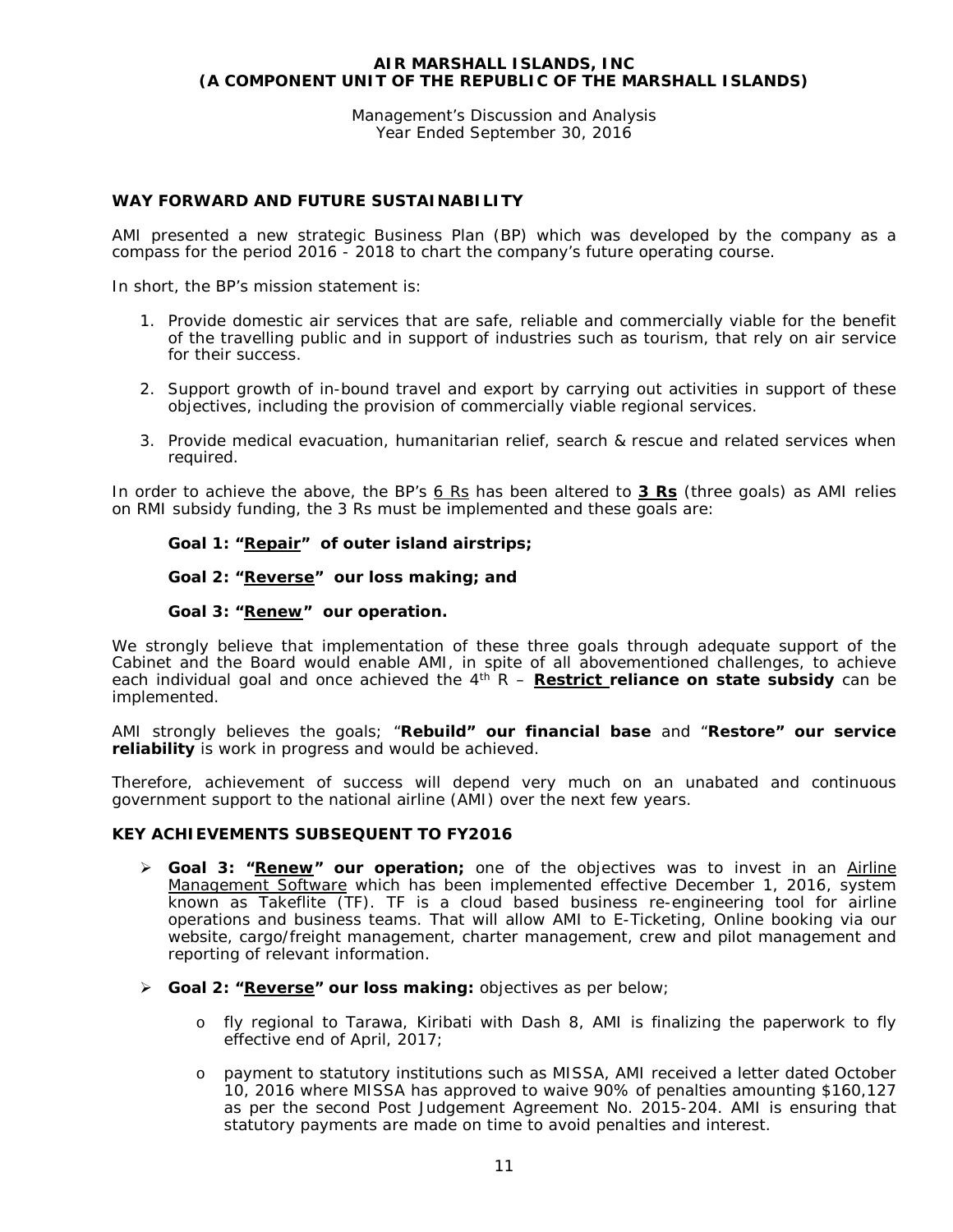Management's Discussion and Analysis Year Ended September 30, 2016

o AMI is working very closely with suppliers in restoring supplier confidence and trying to negotiate 30-day trial credit terms which eases the cash flow and assist in AOG situations.

# **ADDITIONAL FINANCIAL AND OTHER INFORMATION**

This MD&A was designed to provide AMI's customers and other stakeholders with an overview of the company's operations and financial condition as at 30<sup>th</sup> September 2016, and its vision for future sustainability. Should the readers have questions regarding the information provided in this report, or wish to request for additional financial information, kindly contact the AMI's General Manager & CEO at P.O. Box 1319, Majuro, Marshall Islands, MH 96960; Telephone (692) 625- 3731; Fax (692) 625-3730; Email Address: [gm@airmarshallislands.](mailto:gm@airmarshallislands)net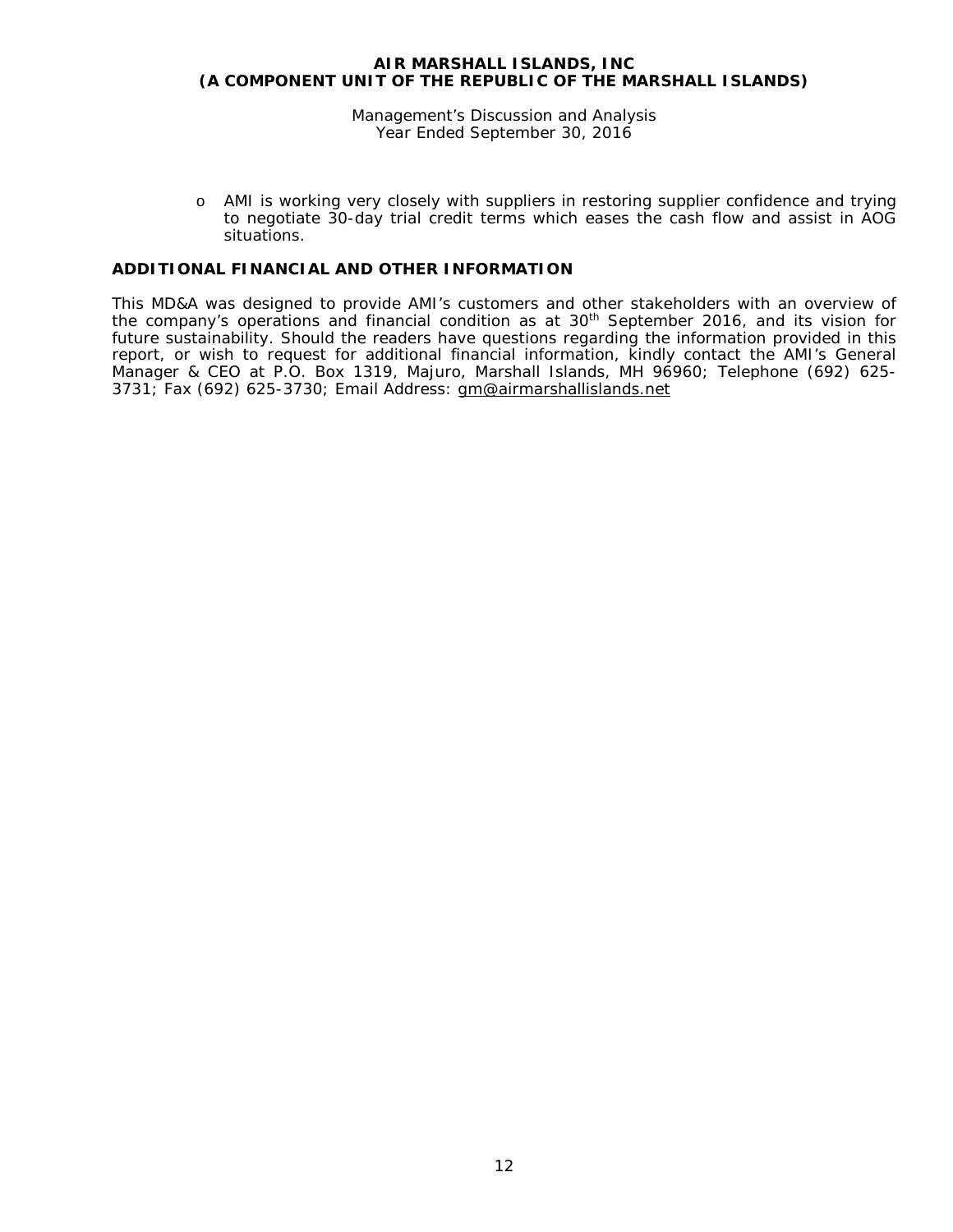# **AIR MARSHALL ISLANDS, INC. (A Component Unit of the Republic of the Marshall Islands)**

Statement of Net Position September 30, 2016

# **ASSETS**

| Current assets:                                                       |                      |
|-----------------------------------------------------------------------|----------------------|
| Cash                                                                  | \$<br>556,573        |
| Receivables:                                                          |                      |
| Trade<br>Employees                                                    | 524,615<br>176,489   |
| <b>Affiliates</b>                                                     | 153,606              |
|                                                                       | 854,710              |
| Less allowance for doubtful receivables                               | (642, 474)           |
| Receivables, net                                                      | 212,236              |
| Expendable parts (net of allowance for obsolescence of \$146,973)     | 576,168              |
| Prepaid expenses and deposits                                         | 56,750               |
| Total current assets                                                  | 1,401,727            |
| Capital assets:                                                       |                      |
| Depreciable capital assets, net of accumulated depreciation           |                      |
| and amortization<br>Long-term deposit on acquisition of rotable parts | 8,609,351<br>123,434 |
|                                                                       | 8,732,785            |
|                                                                       | \$<br>10,134,512     |
| <b>LIABILITIES AND NET POSITION</b>                                   |                      |
| <b>Current liabilities:</b>                                           |                      |
| Current portion of long-term debt                                     | \$<br>954,522        |
| Accounts payable                                                      | 92,110               |
| Social security taxes payable<br>Withholding taxes payable            | 831,577<br>551,300   |
| Air traffic liability                                                 | 198,599              |
| Accrued expenses                                                      | 308,495              |
| Payable to affiliates                                                 | 524,643              |
| <b>Total current liabilities</b>                                      | 3,461,246            |
| Noncurrent liabilities:                                               |                      |
| Advances from RepMar                                                  | 3,116,890            |
| Long-term debt, net of current portion                                | 378,468              |
| Total noncurrent liabilities                                          | 3,495,358            |
| <b>Total liabilities</b>                                              | 6,956,604            |
| Commitments and contingencies                                         |                      |
| Net position:                                                         |                      |
| Net investment in capital assets                                      | 8,609,351            |
| Unrestricted                                                          | (5, 431, 443)        |
| Total net position                                                    | 3,177,908            |
|                                                                       | \$<br>10,134,512     |

See accompanying notes to financial statements.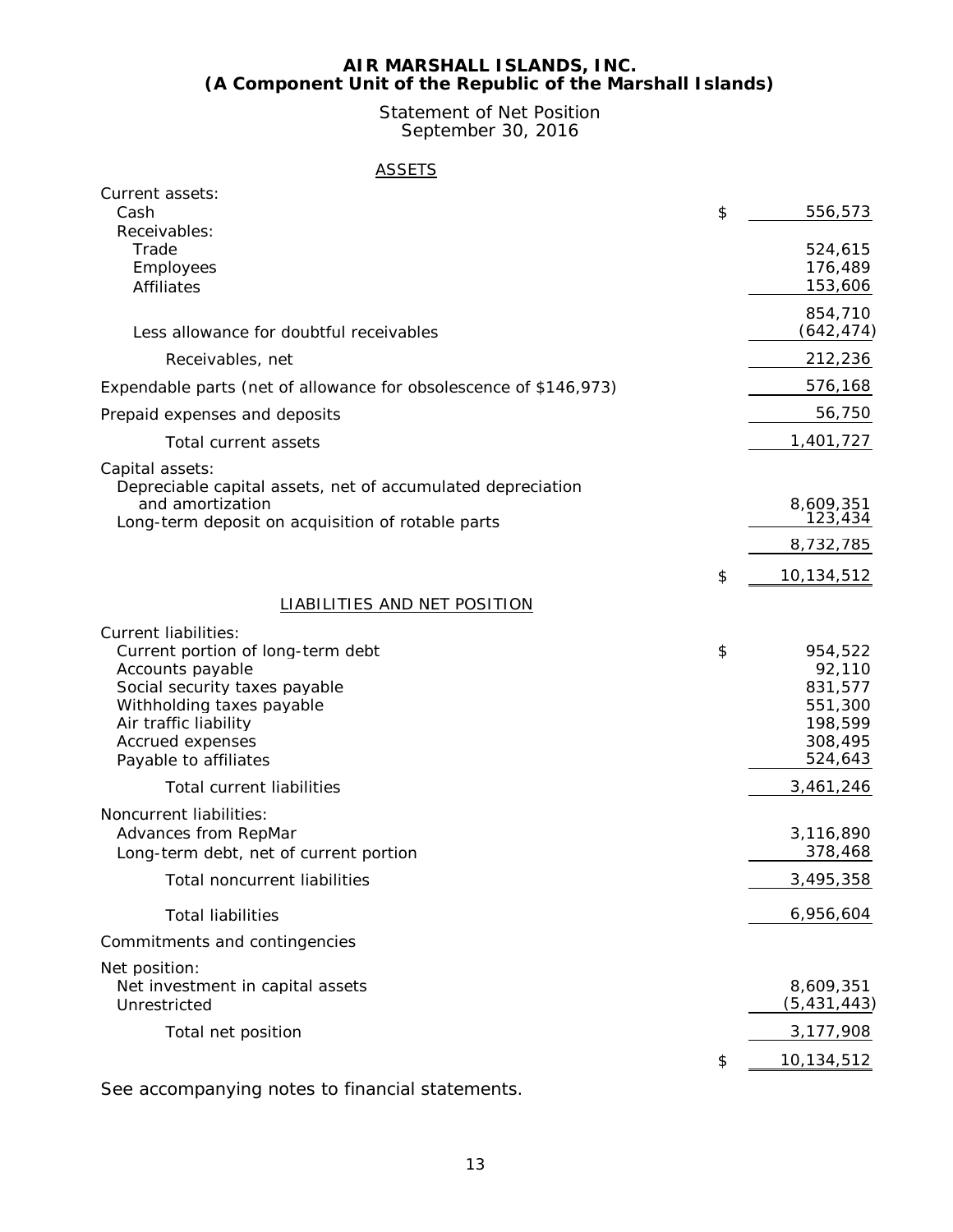# **AIR MARSHALL ISLANDS, INC. (A Component Unit of the Republic of the Marshall Islands)**

Statement of Revenues, Expenses and Changes in Net Position Year Ended September 30, 2016

| Operating revenues:                                     |                 |
|---------------------------------------------------------|-----------------|
| Passenger                                               | \$<br>1,882,858 |
| Cargo                                                   | 510,333         |
| Charter                                                 | 909,716         |
| Other                                                   | 802,530         |
| Total operating revenues                                | 4,105,437       |
| Operating expenses:                                     |                 |
| Flight operations                                       | 1,211,263       |
| Depreciation and amortization                           | 1,057,240       |
| Maintenance                                             | 684,334         |
| General and administrative                              | 563,104         |
| Aircraft and traffic servicing                          | 409,064         |
| Promotion and sales                                     | 208,220         |
| Total operating expenses                                | 4,133,225       |
| Operating loss                                          | (27, 788)       |
| Nonoperating revenues (expenses):                       |                 |
| RepMar subsidy                                          | 1,334,153       |
| Interest expense                                        | (98,495)        |
| Total nonoperating revenues, net                        | 1,235,658       |
| Change in net position                                  | 1,207,870       |
| Net position at beginning of year, as restated (Note 8) | 1,970,038       |
| Net position at end of year                             | \$<br>3,177,908 |
|                                                         |                 |

See accompanying notes to financial statements.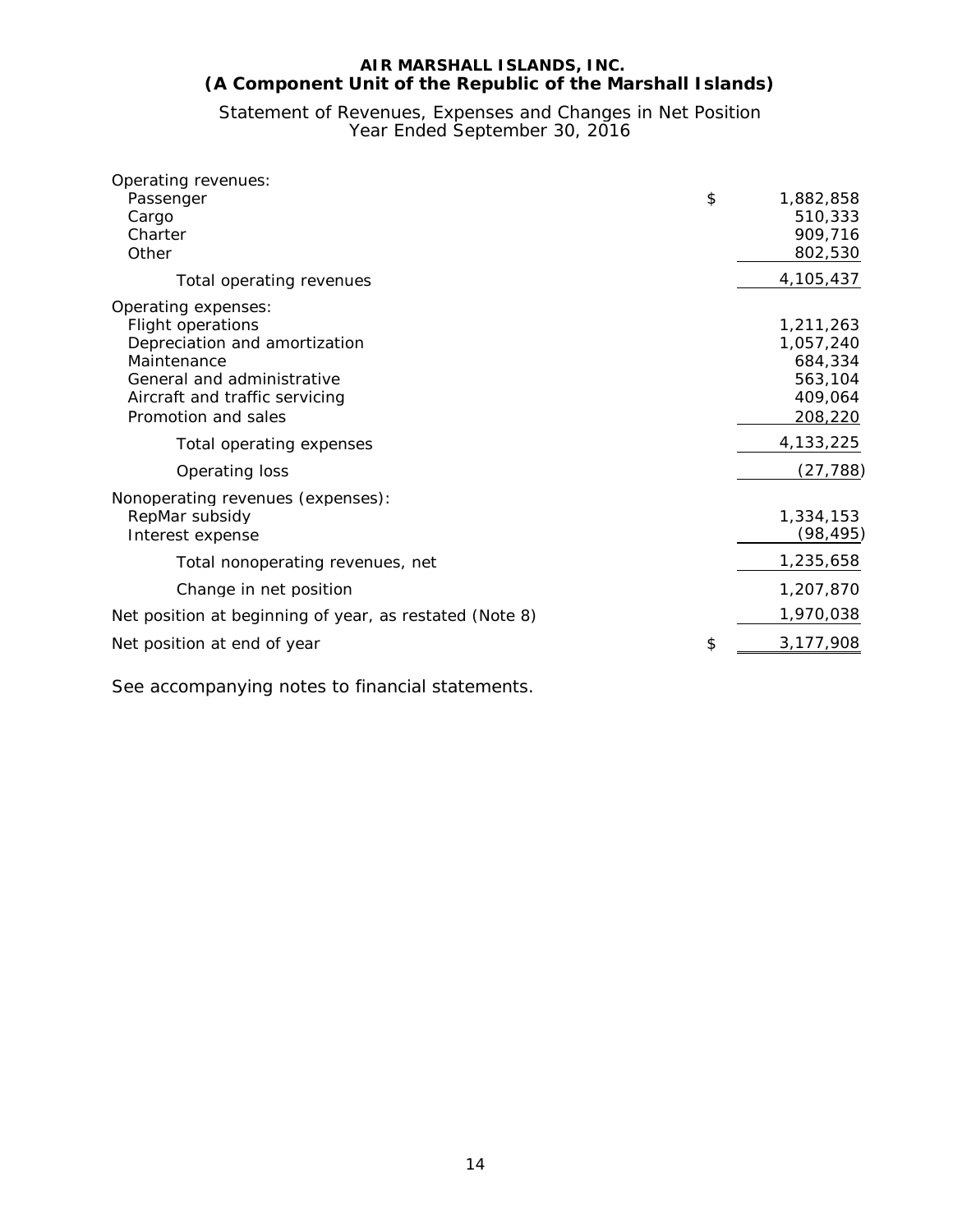# **AIR MARSHALL ISLANDS, INC. (A Component Unit of the Republic of the Marshall Islands)**

# Statement of Cash Flows Year Ended September 30, 2016

| Cash flows from operating activities:                      |                              |
|------------------------------------------------------------|------------------------------|
| Cash received from customers                               | \$<br>4,089,139              |
| Cash payments to suppliers for goods and services          | (2,080,779)<br>(1, 346, 265) |
| Cash payments to employees for services                    |                              |
| Net cash provided by operating activities                  | 662,095                      |
| Cash flows from noncapital financing activities:           |                              |
| Operating subsidy received from RepMar                     | 496,000                      |
| Cash flows from capital and related financing activities:  |                              |
| Acquisition of property and equipment                      | (620, 566)                   |
| Principal repayments of long-term debt                     | (75,000)                     |
| Interest paid                                              | (652)                        |
| Net cash used for capital and related financing activities | (696, 218)                   |
| Net change in cash                                         | 461,877                      |
| Cash at beginning of year                                  | 94,696                       |
| Cash at end of year                                        | \$<br>556,573                |
| Reconciliation of operating loss to net cash provided by   |                              |
| operating activities:                                      |                              |
| Operating loss                                             | \$<br>(27, 788)              |
| Adjustments to reconcile operating loss to net cash        |                              |
| provided by operating activities:                          |                              |
| Depreciation and amortization                              | 1,057,240                    |
| (Increase) decrease in assets:                             |                              |
| Receivables:                                               |                              |
| Trade                                                      | (56, 568)<br>20,068          |
| Employees<br><b>Affiliates</b>                             | (87, 987)                    |
| Expendable parts                                           | (205, 508)                   |
| Prepaid expenses and deposits                              | (62, 296)                    |
| Increase (decrease) in liabilities:                        |                              |
| Accounts payable                                           | (125, 165)                   |
| Social security taxes payable                              | 5,036                        |
| Withholding taxes payable                                  | 8,977                        |
| Air traffic liability                                      | 108,189                      |
| Accrued expenses                                           | 22,042                       |
| Payable to affiliates                                      | 5,855                        |
| Net cash provided by operating activities                  | \$<br>662,095                |
| Summary disclosure of noncash activities:                  |                              |
| RepMar subsidy                                             | \$<br>838,153                |
| Long-term debt                                             | (458, 701)                   |
| Social security taxes payable                              | (300,000)                    |
| Interest expense                                           | (79, 452)                    |
|                                                            | \$                           |
| Depreciable capital asset                                  | \$<br>2,487,824              |
| Long-term deposits                                         | (2, 100, 000)                |
| Nondepreciable capital assets                              | (387, 824)                   |
|                                                            |                              |
|                                                            | \$                           |

See accompanying notes to financial statements.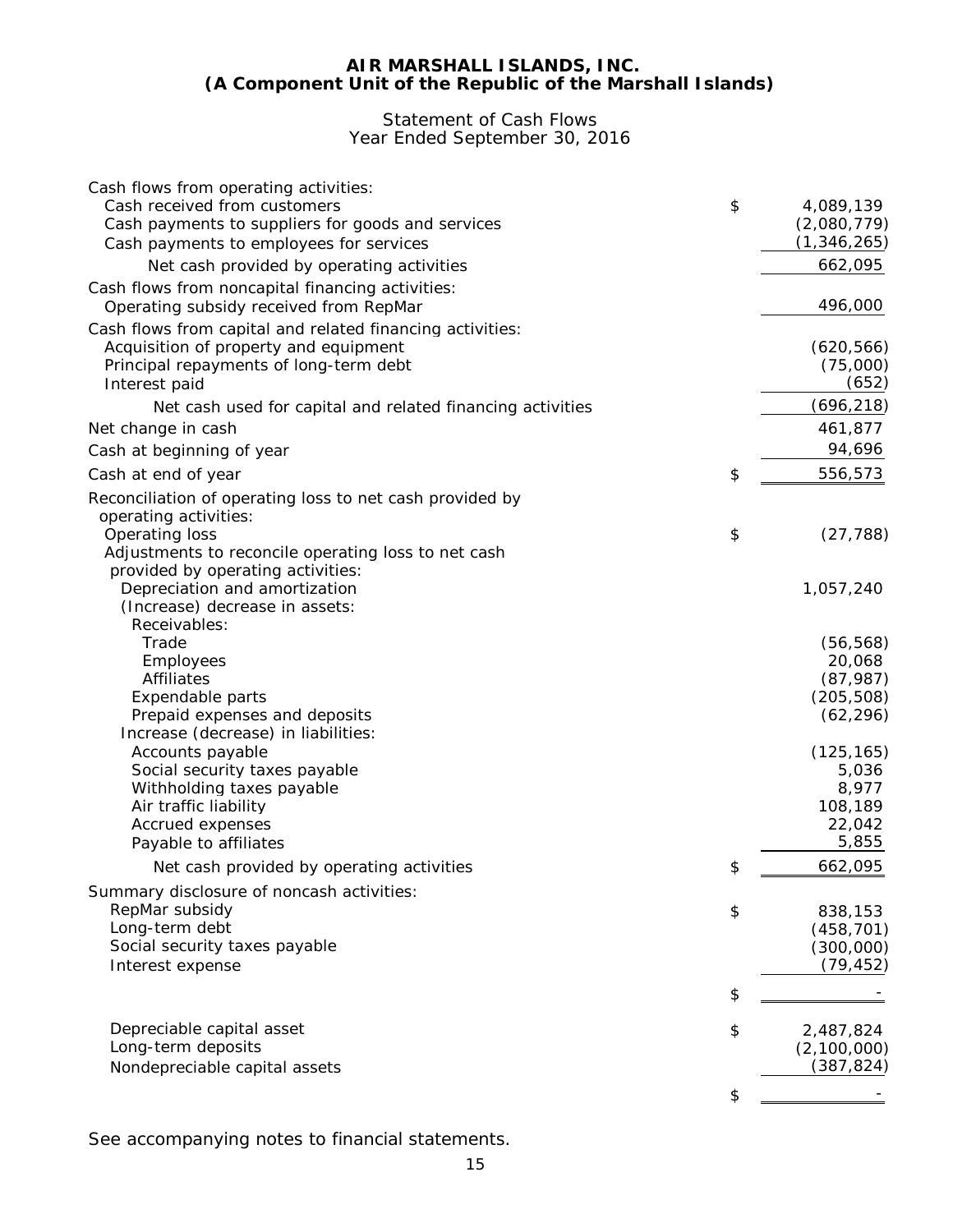Notes to Financial Statements September 30, 2016

### (1) Organization

Air Marshall Islands, Inc. (AMI) was incorporated on October 12, 1989 to provide regular scheduled domestic and international passenger, charter and cargo service within and from the Marshall Islands. As of September 30, 2016, AMI operated a fleet of two Dornier Do228 aircraft and a single de Havilland Canada Dash 8 (DHC-8) Series 100 aircraft. During AMI's initial operating year, the Government of the Republic of Marshall Islands (RepMar) contributed equity capital (including amounts resulting from the merger with Airline of the Marshall Islands, Inc.) amounting to \$1,284,722. AMI is governed by a six-member Board of Directors appointed by the Cabinet of RepMar.

AMI's financial statements are incorporated into the financial statements of RepMar as a component unit.

#### (2) Summary of Significant Accounting Policies

The accounting policies of AMI conform to accounting principles generally accepted in the United States of America, as applicable to governmental entities, specifically proprietary funds.

GASB Statement No. 34, *Basic Financial Statements - and Management's Discussion and Analysis - for State and Local Governments*, which was subsequently amended by Statement No. 37, *Basic Financial Statements - and Management's Discussion and Analysis - for State and Local Governments: Omnibus*, and modified by Statement No. 38, *Certain Financial Statement Note Disclosures*, establish financial reporting standards for governmental entities which require that management's discussion and analysis of the financial activities be included with the basic financial statements and notes and modifies certain other financial statement disclosure requirements.

To conform to the requirements of GASB 34, equity is presented in the following net position categories:

- Net investment in capital assets; capital assets, net of accumulated depreciation and related debt, plus construction or improvement of those assets.
- Unrestricted; net position that is not subject to externally imposed stipulations. Unrestricted net position may be designated for specific purposes by action of management or the Board of Directors or may otherwise be limited by contractual agreements with outside parties.

# Basis of Accounting

Proprietary funds are accounted for on a flow of economic resources measurement focus. With this measurement focus, all assets and deferred outflows of resources, and liabilities and deferred inflows of resources associated with the operation of the fund are included in the statements of net position. Proprietary fund operating statements present increases and decreases in net position. The accrual basis of accounting is utilized by proprietary funds. Under this method, revenues are recorded when earned and expenses are recorded at the time liabilities are incurred.

#### Cash

Custodial credit risk is the risk that in the event of a bank failure, AMI's deposits may not be returned to it. Such deposits are not covered by depository insurance and are either uncollateralized or collateralized with securities held by the pledging financial institution or held by the pledging financial institution but not in the depositor-government's name. AMI does not have a deposit policy for custodial credit risk.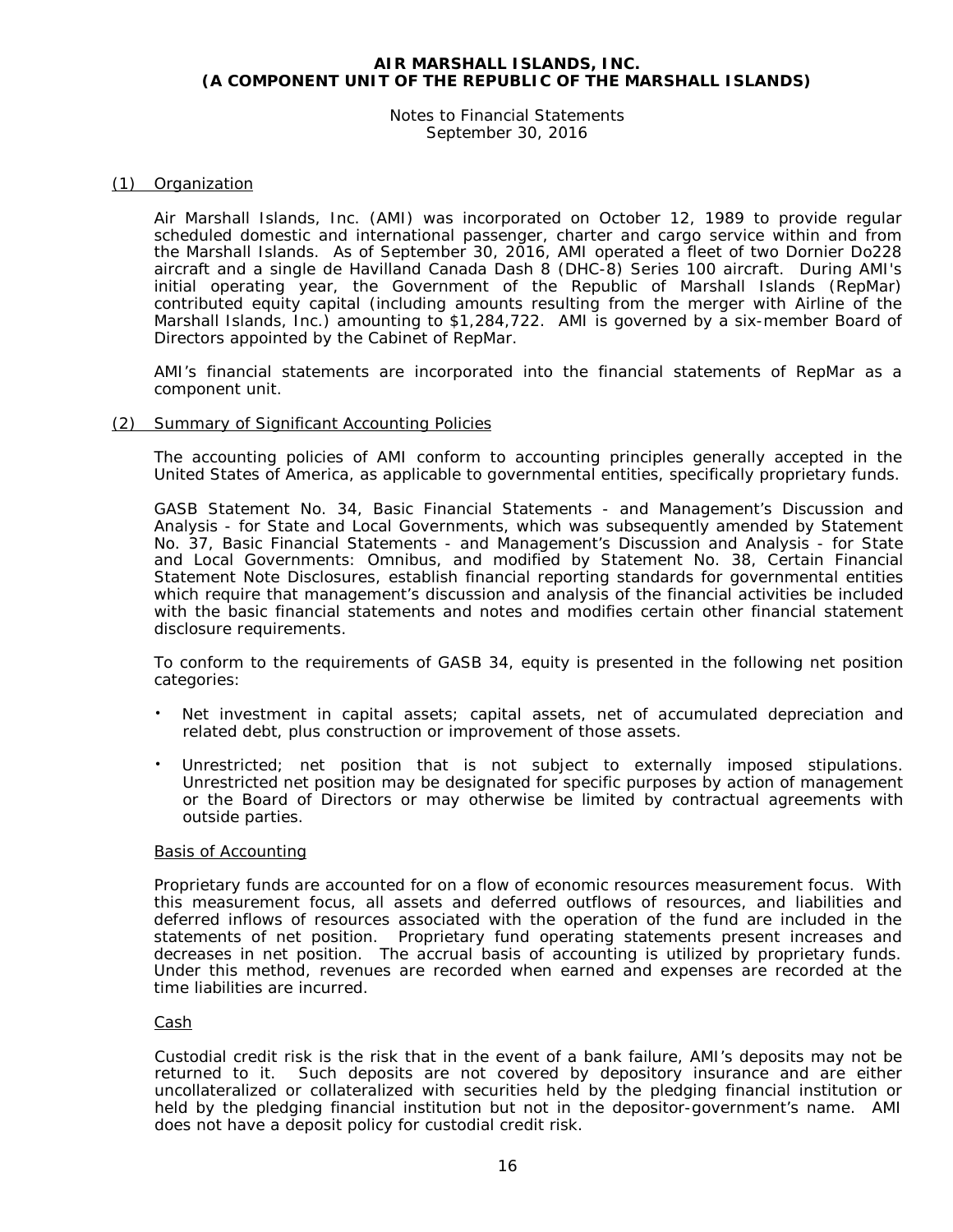#### Notes to Financial Statements September 30, 2016

### (2) Summary of Significant Accounting Policies, Continued

#### Cash, Continued

For purposes of the statements of net position and cash flows, cash is defined as cash on hand and cash held in demand and savings accounts. As of September 30, 2016, the carrying amounts of cash was \$556,573 and the corresponding bank balance was \$608,599. Of the bank balances, \$592,271 is maintained in a financial institution subject to Federal Deposit Insurance Corporation (FDIC) insurance. As of September 30, 2016, bank deposits in the amount of \$250,000 were FDIC insured. Bank deposits of \$16,328 are maintained in financial institutions not subject to depository insurance. AMI does not require collateralization of its cash deposits; therefore, deposit levels in excess of FDIC insurance coverage are uncollateralized. Accordingly, these deposits are exposed to custodial credit risk.

#### **Receivables**

Receivables from providing passenger, charter and cargo services are based on contracted prices, which are both interest free and uncollateralized and are primarily due from government agencies, businesses and individuals located within the Republic of the Marshall Islands. The allowance for doubtful receivables is stated at an amount which management believes will be adequate to absorb possible losses on receivables that may become uncollectible based on evaluations of the collectability of these receivables and prior collection experience. The allowance is established through a provision for losses on receivables charged to expense.

#### Expendable Parts

Flight equipment expendable parts are carried at the lower of average cost or net realizable value. An allowance for obsolescence is provided for flight equipment expendable parts to allocate the costs of these assets, less estimated residual value, over the useful lives of the related aircraft and engines.

#### Property and Equipment

Flight equipment and other property with a cost that equals or exceeds \$2,500 are capitalized, as well as major additions, betterments and renewals. Such assets are stated at cost. Aircraft maintenance and repairs are charged to operations as they are incurred. Depreciation of property and equipment and amortization of leasehold equipment are calculated on the straight-line method based on the estimated useful lives of the respective assets.

The estimated useful lives of these assets are as follows:

|                                | Estimated<br><b>Useful Lives</b> |
|--------------------------------|----------------------------------|
| Aircraft and improvements      | $10 - 15$ years                  |
| Rotable spare parts            | $5 - 10$ years                   |
| Plant and equipment            | 5 years                          |
| Office furniture and equipment | $5 - 7$ years                    |
| Motor vehicles                 | 3 years                          |
| <b>Building improvements</b>   | 20 years                         |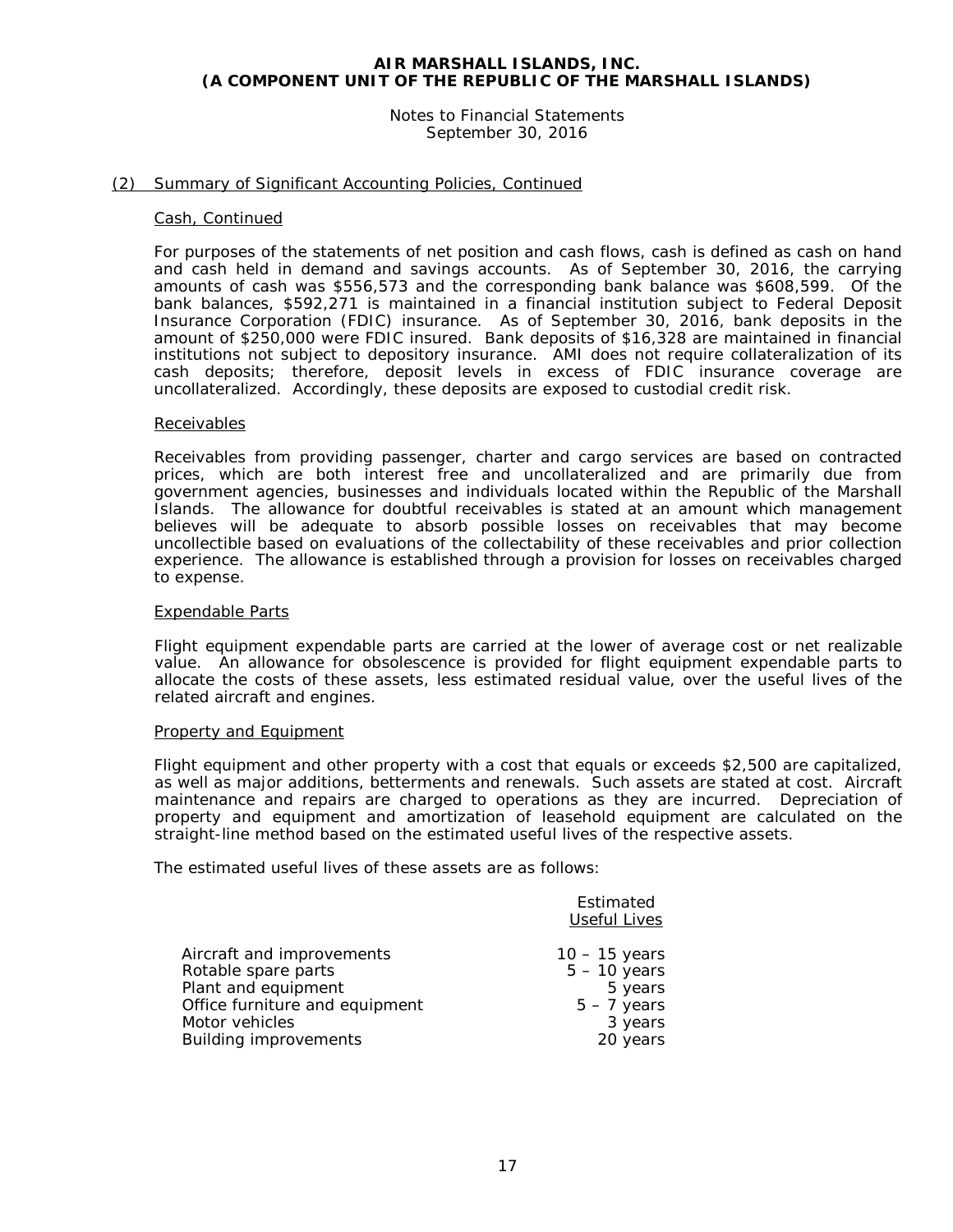Notes to Financial Statements September 30, 2016

#### (2) Summary of Significant Accounting Policies, Continued

#### Property and Equipment, Continued

Modifications that significantly enhance the operating performance and/or extend the useful lives of property and equipment are capitalized and amortized over the remaining life of the asset. Costs associated with aircraft modifications that enhance the usefulness of the aircraft are capitalized and depreciated over the estimated remaining useful life of the aircraft or modification, whichever is lower.

#### Deferred Outflows of Resources

In addition to assets, the statement of net position will sometimes report a separate section for deferred outflows of resources. This separate financial statement element represents a consumption of net position that applies to a future period and so will not be recognized as an outflow of resources (deduction of net position) until then. AMI has no items that qualify for reporting in this category.

#### Compensated Absences

Vested or accumulated vacation leave is recorded as an expense and liability as the benefits accrue to employees. No liability is recorded for non-vesting accumulating rights to receive sick pay benefits. As of September 30, 2016, the accumulated vacation leave liability amounted to \$53,578 and is included within the statement of net position as accrued expenses.

#### Deferred Inflows of Resources

In addition to liabilities, the statement of net position will sometimes report a separate section for deferred inflows of resources. This separate financial statement element represents an acquisition of net position that applies to a future period and so will not be recognized as an inflow of resources (additions to net position) until then. AMI has no items that qualify for reporting in this category.

#### Revenue Recognition

AMI considers passenger and related charter and cargo revenues, and costs directly related to such revenues to be operating revenues and expenses. Revenues and expenses related to financing and other activities are reflected as non-operating.

Passenger revenue is recognized either when the transportation is provided or when unused tickets expire. The value of passenger tickets for future travel is included as air traffic liability. Charter and cargo revenues are recognized when the transportation is provided. Other components of other operating revenue are recognized as revenue when the related goods and services are provided.

#### Taxes

Corporate profits are not subject to income tax in the Republic of the Marshall Islands. The Government of the Republic of the Marshall Islands imposes a gross revenue tax of 3% on revenues. Pursuant to the Income Tax Act of 1989, as amended, revenue from domestic flights and operations of any government-owned corporation providing air transportation services are exempt from gross revenue tax. Accordingly, AMI is exempt from this tax relating to gross revenue.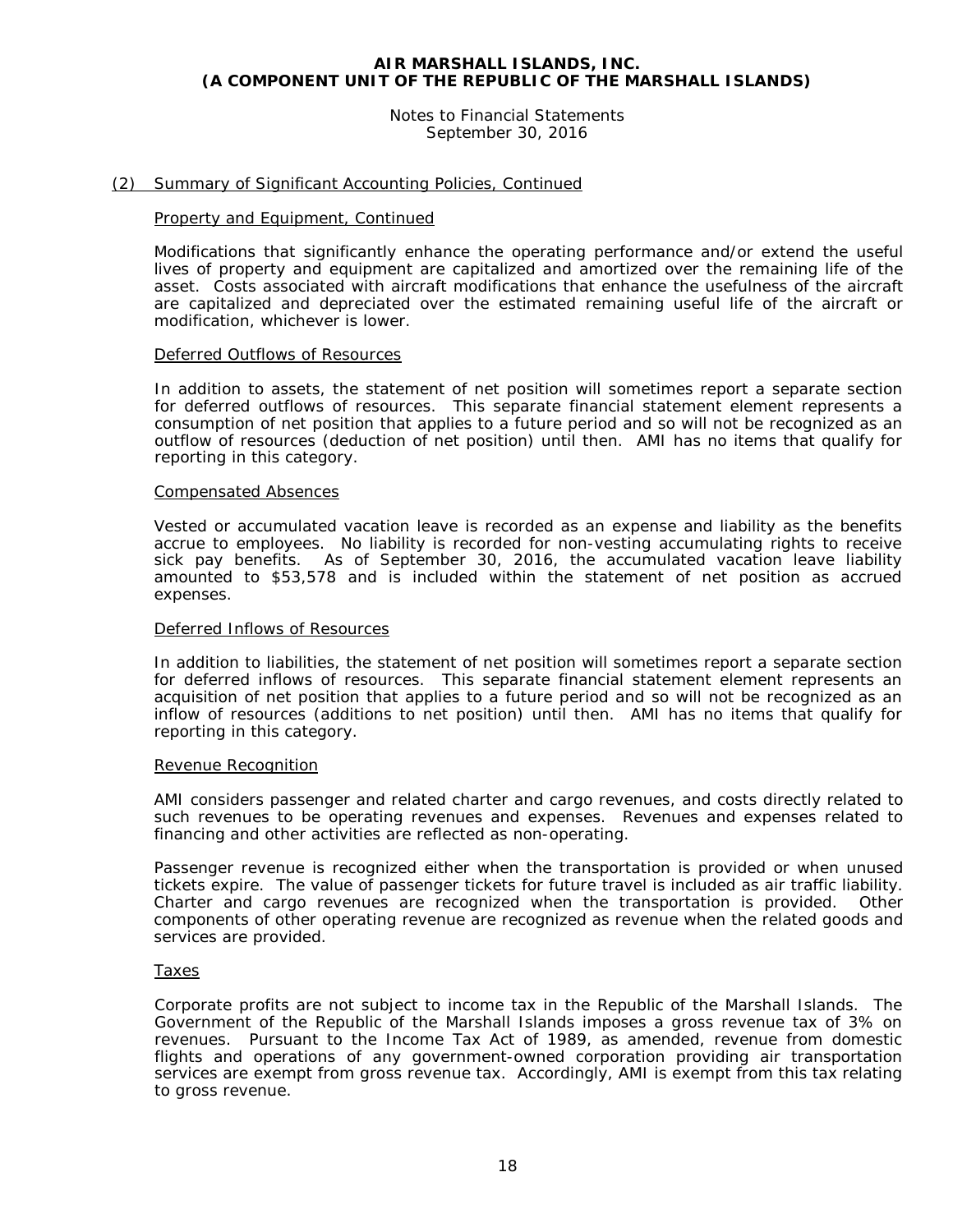Notes to Financial Statements September 30, 2016

#### (2) Summary of Significant Accounting Policies, Continued

#### Estimates

The preparation of financial statements in conformity with accounting principles generally accepted in the United States of America requires management to make estimates and assumptions that affect the reported amounts of assets and deferred outflows of resources, liabilities and deferred inflows of resources, and disclosure of contingent assets and liabilities at the date of the financial statements and the reported amounts of revenues and expenses during the reporting period. Actual results could differ from those estimates.

#### New Accounting Standards

During the year ended September 30, 2016, AMI implemented the following pronouncements:

- GASB Statement No. 72, *Fair Value Measurement and Application*, which addresses accounting and financial reporting issues related to fair value measurements and requires entities to expand their fair value disclosures by determining major categories of debt and equity securities within the fair value hierarchy on the basis of the nature and risk of the investment. The implementation of this statement did not have a material effect on the accompanying financial statements.
- GASB Statement No. 76, *The Hierarchy of Generally Accepted Accounting Principles for State and Local Governments*, which eliminates two of the four categories of authoritative GAAP that exist under the existing hierarchy prescribed by Statement No. 55. The two categories that will remain under the new standard are (1) GASB Statements and (2) GASB technical bulletins and implementation guides in addition to AICPA guidance that the GASB clears. The implementation of this statement did not have a material effect on the accompanying financial statements.
- GASB Statement No. 79, *Certain External Investment Pools and Pool Participants*, addresses for certain external investment pools and their participants the accounting and financial reporting implications that result from changes in the regulatory provisions referenced by previous accounting and financial reporting standards. Those provisions were based on the Investment Company Act of 1940, Rule 2a7. Rule 2a7 contains the Securities and Exchange Commission's regulations that apply to money market funds and were significantly amended in 2014. The implementation of this statement did not have a material effect on the accompanying financial statements.

In June 2015, GASB issued Statement No. 73, *Accounting and Financial Reporting for Pensions and Related Assets That Are Not Within the Scope of GASB Statement No. 68, and Amendments to Certain Provisions of GASB Statements No. 67 and No. 68*, which aligns the reporting requirements for pensions and pension plans not covered in GASB Statements No. 67 and No. 68 with the reporting requirements in Statement No. 68. The provisions in Statement No. 73 are effective for fiscal years beginning after June 15, 2016. Management does not believe that the implementation of this statement will have a material effect on the financial statements.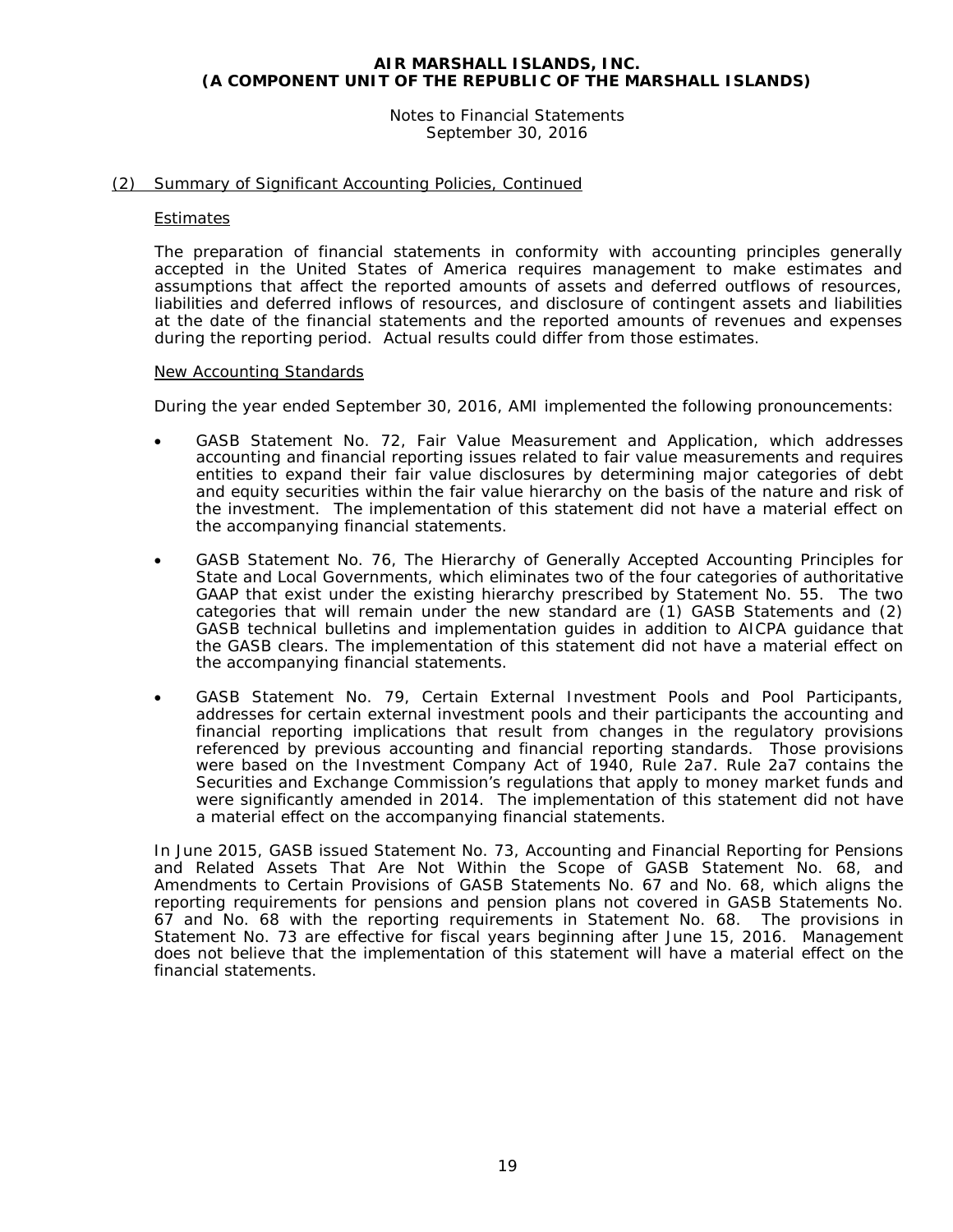Notes to Financial Statements September 30, 2016

### (2) Summary of Significant Accounting Policies, Continued

#### New Accounting Standards, Continued

In June 2015, GASB issued Statement No. 74, *Financial Reporting for Postemployment Benefit Plans Other Than Pension Plans*, which replaces Statements No. 43, *Financial Reporting for Postemployment Benefit Plans Other Than Pension Plans, as amended*, and No. 57, *OPEB Measurements by Agent Employers and Agent Multiple-Employer Plans*, and addresses financial reporting requirements for governments whose employees are provided with postemployment benefits other than pensions (other postemployment benefits or OPEB). The provisions in Statement No. 74 are effective for fiscal years beginning after June 15, 2016. Management does not believe that the implementation of this statement will have a material effect on the financial statements.

In June 2015, GASB issued Statement No. 75, *Accounting and Financial Reporting for Postemployment Benefits Other Than Pensions*, which replaces the requirements of Statements No. 45, *Accounting and Financial Reporting by Employers for Postemployment Benefits Other Than Pensions, as amended*, and No. 57, *OPEB Measurements by Agent Employers and Agent Multiple-Employer Plans*, and provides guidance on reporting by governments that provide OPEB to their employees and for governments that finance OPEB for employees of other governments. The provisions in Statement No. 75 are effective for fiscal years beginning after June 15, 2017. Management does not believe that the implementation of this statement will have a material effect on the financial statements.

In August 2015, GASB issued Statement No. 77, *Tax Abatement Disclosures*, which requires governments that enter into tax abatement agreements to disclose certain information about the agreements. The provisions in Statement No. 77 are effective for fiscal years beginning after December 15, 2015. Management does not believe that the implementation of this statement will have a material effect on the financial statements.

In December 2015, GASB issued Statement No. 78, *Pensions Provided through Certain Multiple-Employer Defined Benefit Pension Plans*, which addresses a practice issue regarding the scope and applicability of Statement No. 68, *Accounting and Financial Reporting for Pensions*. The provisions in Statement No. 78 are effective for fiscal years beginning after December 15, 2015. Management does not believe that the implementation of this statement will have a material effect on the financial statements.

In January 2016, GASB issued Statement No. 80, *Blending Requirements for Certain Component Units - an amendment of GASB Statement No. 14*, which improves financial reporting by clarifying the financial statement presentation requirements for certain component units. The provisions in Statement No. 80 are effective for fiscal years beginning after June 15, 2016. Management does not believe that the implementation of this statement will have a material effect on the financial statements.

In March 2016, GASB issued Statement No. 81, *Irrevocable Split-Interest Agreements*, which improves accounting and financial reporting for irrevocable split-interest agreements by providing recognition and measurement guidance for situations in which a government is a beneficiary of the agreement. The provisions in Statement No. 81 are effective for fiscal years beginning after December 15, 2016. Management does not believe that the implementation of this statement will have a material effect on the financial statements.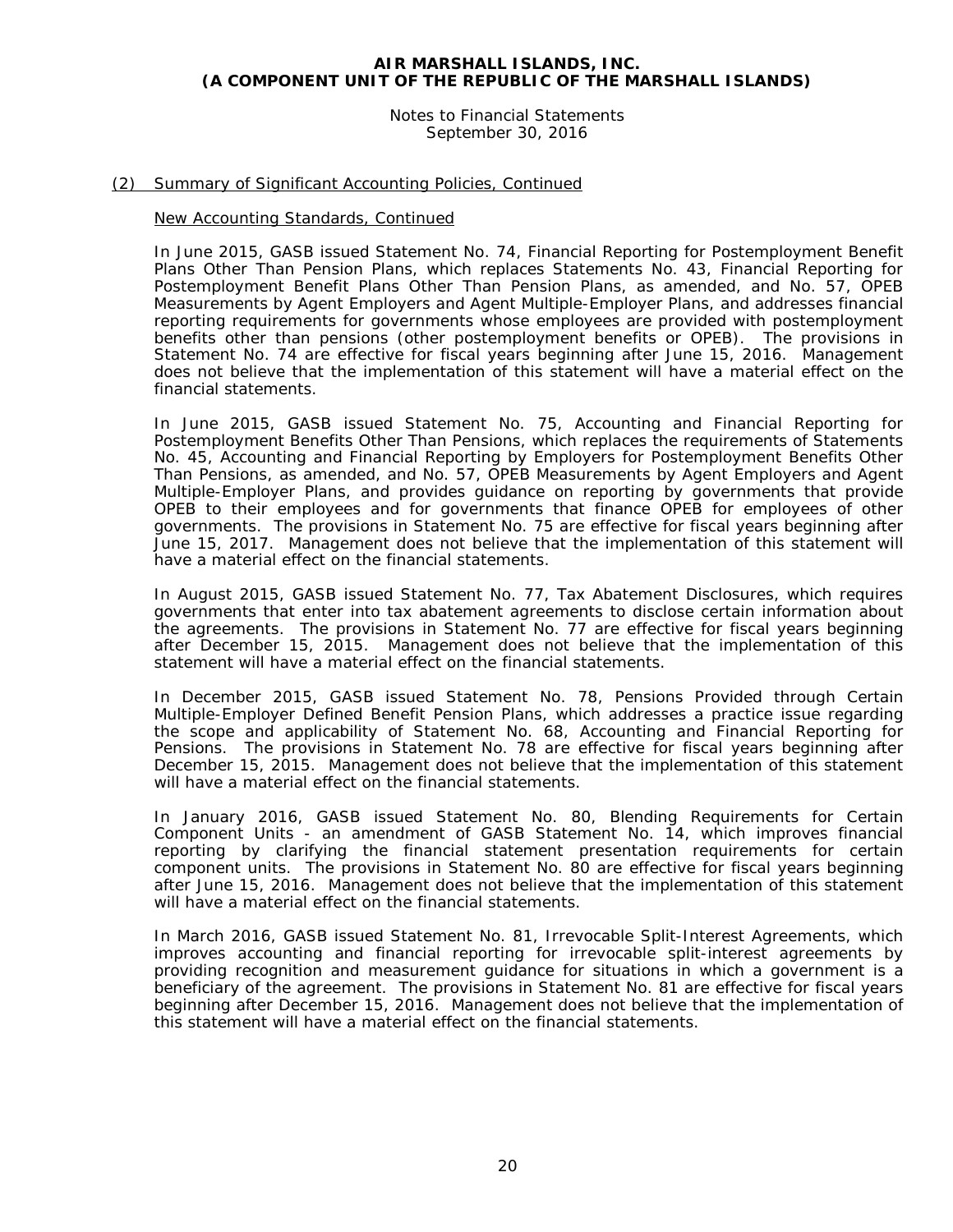#### Notes to Financial Statements September 30, 2016

#### (2) Summary of Significant Accounting Policies, Continued

#### New Accounting Standards, Continued

In March 2016, GASB issued Statement No. 82, *Pension Issues - an amendment of GASB Statements No. 67, No. 68, and No. 73*, which addresses issues regarding (1) the presentation of payroll-related measures in required supplementary information, (2) the selection of assumptions and the treatment of deviations from the guidance in an Actuarial Standard of Practice for financial reporting purposes, and (3) the classification of payments made by employers to satisfy employee (plan member) contribution requirements. The provisions in Statement No. 82 are effective for fiscal years beginning after June 15, 2016. Management does not believe that the implementation of this statement will have a material effect on the financial statements.

#### (3) Risk Management

AMI is exposed to various risks of loss related to torts; theft of, damage to, and destruction of assets; errors and omissions; injuries to employees; and natural disasters. AMI has elected to purchase commercial insurance from independent third parties for the risks of loss to which it is exposed. Settled claims from these risks have not exceeded commercial insurance coverage for the past three years.

#### (4) Property and Equipment

Capital asset activities for the year ended September 30, 2016 were as follows:

|                                | October 1.     |               |                 | September 30,    |
|--------------------------------|----------------|---------------|-----------------|------------------|
|                                | 2015           | Additions     | Transfers       | 2016             |
| Aircraft and improvements      | \$18,159,415   | \$<br>164,804 | 2,487,824<br>\$ | 20,812,043<br>\$ |
| Rotable spare parts            | 6,213,896      | 391,657       |                 | 6,605,553        |
| Plant and equipment            | 740.978        | 23,865        |                 | 764,843          |
| Office furniture and equipment | 726,122        | 24,240        |                 | 750,362          |
| Motor vehicles                 | 264,002        | 16,000        |                 | 280,002          |
| Building improvements          | 17,880         |               |                 | 17,880           |
|                                | 26,122,293     | 620.566       | 2,487,824       | 29,230,683       |
| Less accumulated               |                |               |                 |                  |
| depreciation                   |                |               |                 |                  |
| and amortization               | (19, 564, 092) | (1,057,240)   |                 | (20, 621, 332)   |
|                                | 6,558,201      | (436, 674)    | 2,487,824       | 8,609,351        |
| Construction in progress       | 387.824        |               | (387, 824)      |                  |
|                                | 6.946.025      | (436.674)     | \$2,100,000     | \$8.609.351      |

#### (5) Long-Term Debt

A schedule of AMI's long-term debt as of September 30, 2016 is as follows:

Note payable to RMI Ports Authority (RMIPA), due on March 30, 2013, interest at 8% per annum, payable in monthly installments of \$11,560, including interest. This note is uncollateralized. This is not example to the set of the set of the set of the set of the set of the set of the set of the set of the set of the set of the set of the set of the set of the set of the set of the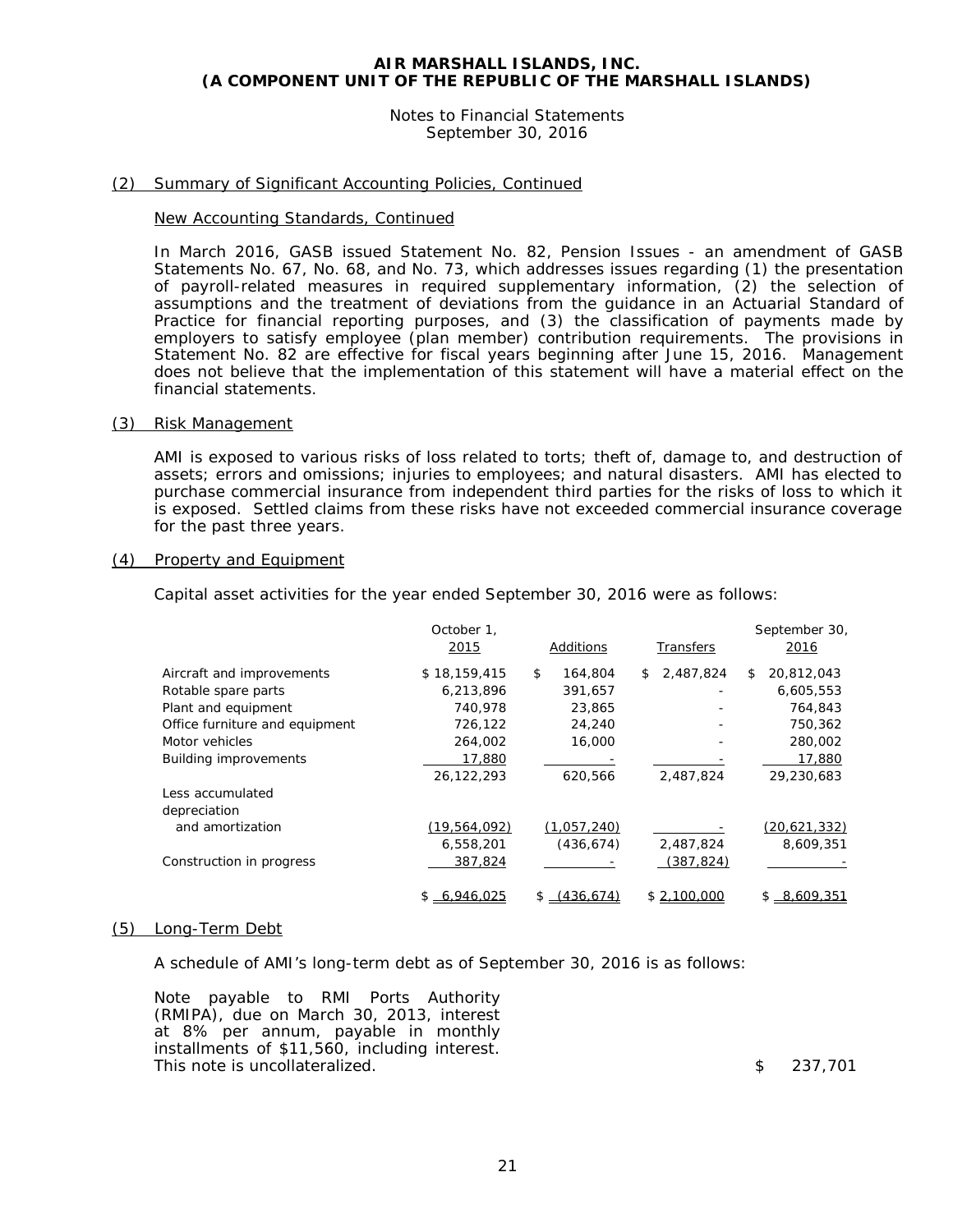#### Notes to Financial Statements September 30, 2016

### (5) Long-Term Debt, Continued

Note payable to Marshall Islands Development Bank (MIDB), due on May 30, 2018, interest at 6.5% per annum, payable in monthly installments of \$51,100, including interest. The loan is collateralized by the Dash 8 aircraft and a letter of guarantee from RepMar.

1,095,289

# \$ 1,332,990

Future repayment commitments are as follows:

| Year Ending<br>September 30 | Principal          | Interest         | Total                  |  |  |
|-----------------------------|--------------------|------------------|------------------------|--|--|
| 2017<br>2018                | 954,522<br>378,468 | 217,000<br>8.756 | \$1,171,522<br>387.224 |  |  |
|                             | \$1,332,990        | 225.756          | \$1,558,746            |  |  |

Changes in long-term liabilities for the year ended September 30, 2016, were as follows:

|                | Balance     |           |                          |                                | Balance       |               |
|----------------|-------------|-----------|--------------------------|--------------------------------|---------------|---------------|
|                | October 1,  |           |                          |                                | September     | Due Within    |
|                | 2015        | Additions |                          | Reductions                     | 30, 2016      | One Year      |
| Notes payable: |             |           |                          |                                |               |               |
| RMIPA          | 237.701     | \$        | $\overline{\phantom{a}}$ | \$<br>$\overline{\phantom{a}}$ | \$<br>237.701 | \$<br>237,701 |
| <b>MIDB</b>    | 1,628,990   |           |                          | (533, 701)                     | 1,095,289     | 716,821       |
|                | \$1.866.691 | \$.       |                          | (533.701)                      | \$1,332,990   | 954,522       |

#### (6) Related Party Transactions

AMI is a component unit of RepMar and is therefore affiliated with all RepMar-owned and affiliated entities, including the Marshall Islands Development Bank (MIDB) and the RMI Ports Authority (RMIPA). AMI's airline service is provided to RepMar and all RepMar-owned and affiliated entities. Services are extended to these entities at the same terms and conditions provided to third parties.

AMI utilizes services from certain affiliated entities at substantially the same terms and conditions as those incurred from third parties with the exception of services provided by RMIPA, a component unit of RepMar. Specifically, AMI utilizes RMIPA's airport facilities at the Amata Kabua International Airport, including landing rights, for which no fees or charges are levied by RMIPA.

During the year ended September 30, 2016, AMI received cash operating subsidies from RepMar of \$496,000 as well as non-cash operating subsidies of \$838,153. Non-cash operating subsidies represent payments made by RepMar on behalf of AMI for debt settlement on loan payable to MIDB of \$538,153 and delinquent contributions to MISSA of \$300,000.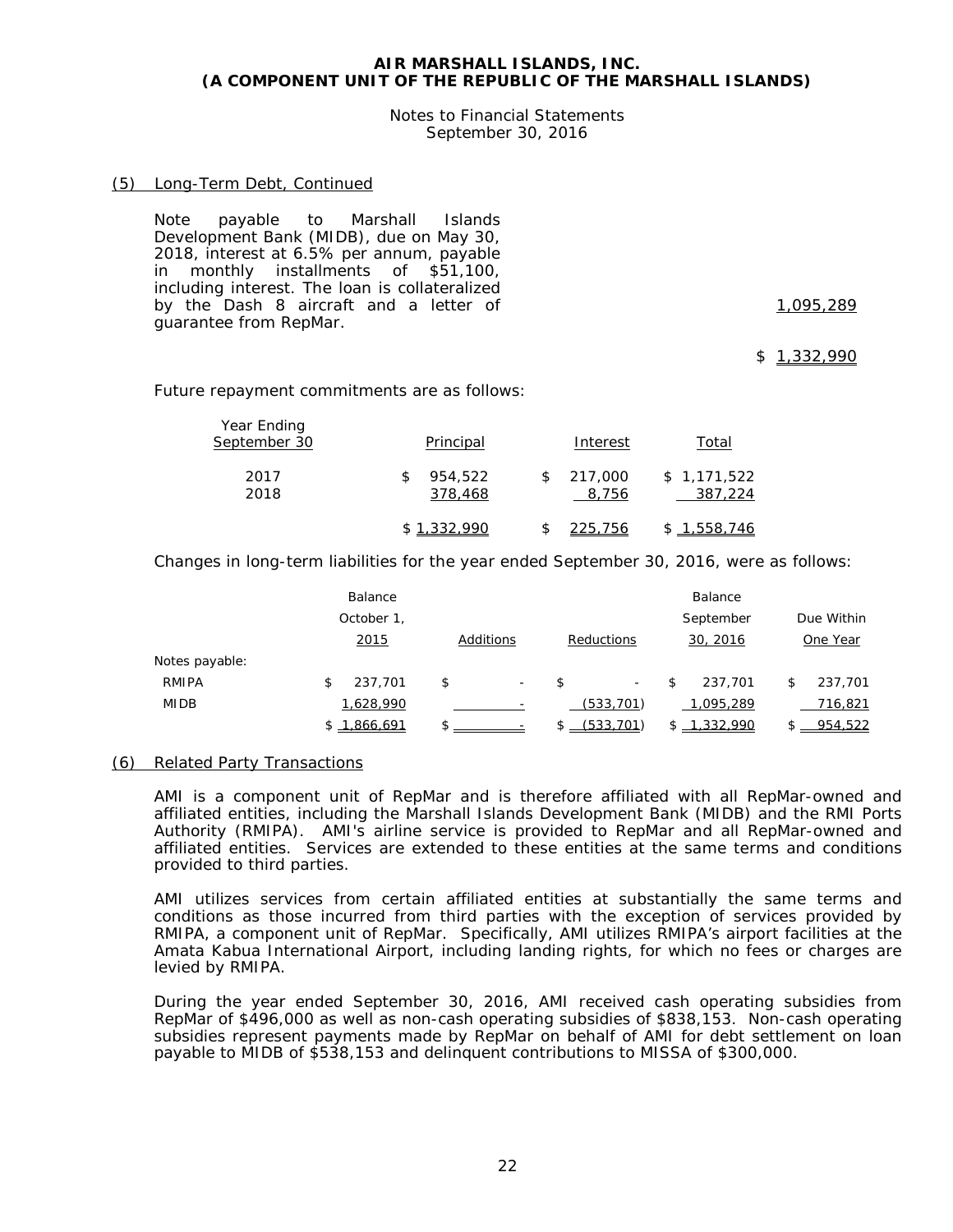#### Notes to Financial Statements September 30, 2016

# (6) Related Party Transactions, Continued

A summary of related party transactions as and for the year ended September 30, 2016 is as follows:

|                                                           | Receivables           | Revenues           | Payables        | Expenses                |
|-----------------------------------------------------------|-----------------------|--------------------|-----------------|-------------------------|
| RepMar<br>RMIPA                                           | 128,118<br>\$.        | \$714.744<br>1.775 | - \$<br>521.615 | 9.594<br>- \$<br>49,977 |
| Marshall Islands National Telecommunications<br>Authority |                       | 3,630              |                 | 33,768                  |
| Marshalls Energy Company, Inc.                            |                       | 648                | 2.916           | 35,258                  |
| Other                                                     | 25,488                |                    | 112             |                         |
| Less allowance for doubtful receivables                   | 153,606<br>(117, 183) | 720.797<br>\$.     | \$ 524,643      | \$128.597               |

 $$36,423$ 

A summary of advances from RepMar as of September 30, 2016 follows:

| Advances in accordance with Cabinet Minute C.M.<br>150 (2002), no interest and due in May 2008.                                                                                              | \$2,000,000 |
|----------------------------------------------------------------------------------------------------------------------------------------------------------------------------------------------|-------------|
| Transfer of note payable to bank to payable to<br>affiliate as a result of bank seizing the TCD collateral<br>belonging to MIDB, terms and interest rate are<br>currently under negotiation. | 988.574     |
| Funding assistance in accordance with Cabinet<br>Minute C.M. 118 (2007), no interest and on<br>reimbursable basis.                                                                           | 128,316     |
|                                                                                                                                                                                              | \$3,116,890 |

AMI does not expect that RepMar will pursue collection of the above advances prior to September 30, 2017. Accordingly, such have been presented as long-term liabilities within the accompanying financial statements.

At September 30, 2016, AMI is liable to the Marshall Islands Social Security Administration (MISSA) for certain delinquent employee and employer contributions in the amount of \$831,577, which includes related penalties and interest. On December 28, 2010, AMI entered into a promissory note with MISSA in the amount of \$1,059,068 associated with these delinquent contributions. The note bears interest at 12% per annum with monthly payments of \$15,000 commencing January 10, 2011. In addition, a \$50,000 payment is due on or before January 31, 2011 and another on or before April 30, 2011. On September 23, 2011, MISSA filed suit against AMI for defaulting on the above promissory note. On November 30, 2012, the High Court entered judgment against AMI in favor of MISSA for \$1,411,985, inclusive of penalties relating to delinquent contributions. On December 3, 2015, the High Court entered an additional judgment in favor of MISSA against AMI for \$367,836 (inclusive of penalties, court costs and attorney's fees) for non-payment of delinquent employee and employer contributions. During the year ended September 30, 2016, RepMar made payments to MISSA on behalf of AMI of \$300,000 associated with this court judgment.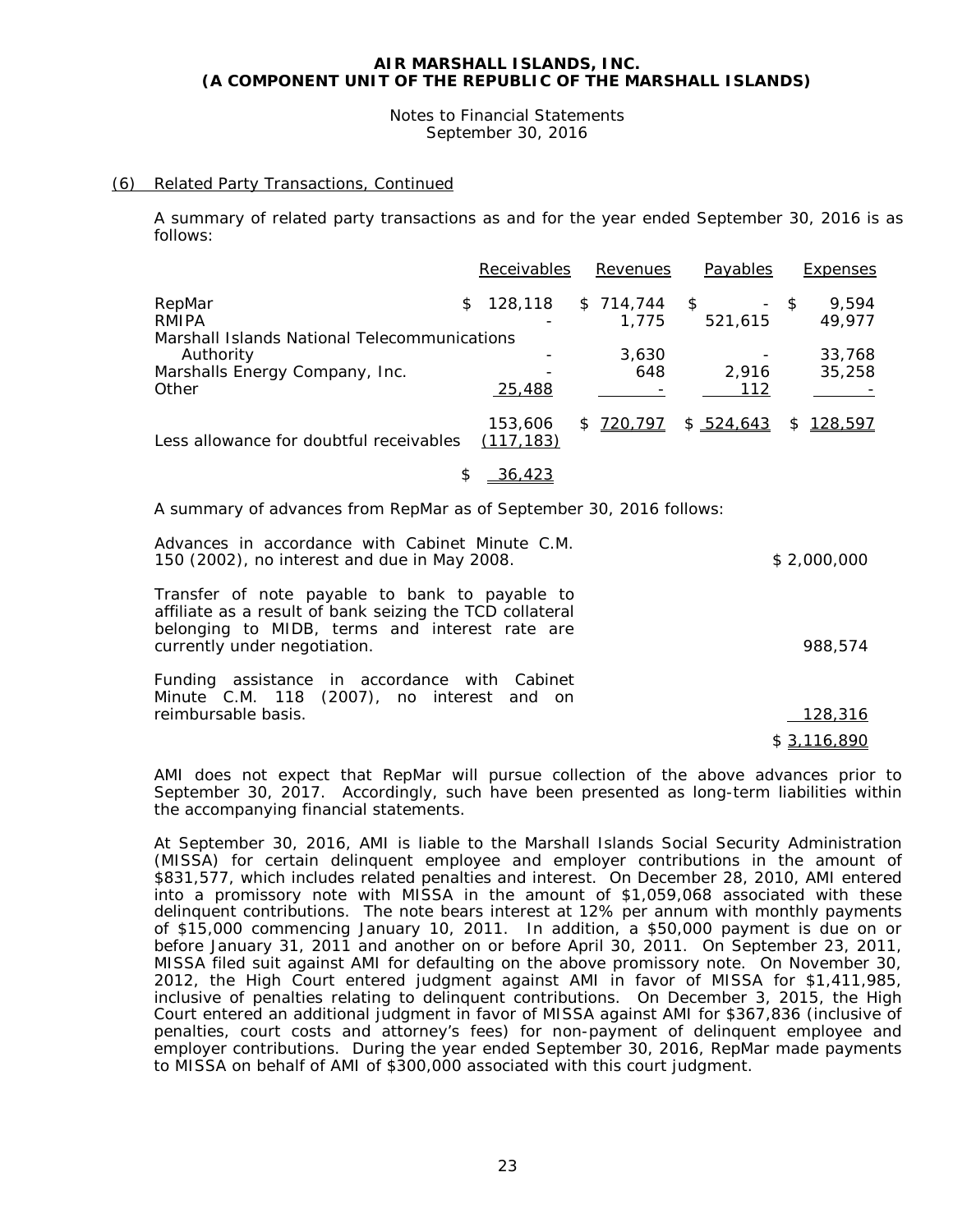Notes to Financial Statements September 30, 2016

#### (6) Related Party Transactions, Continued

At September 30, 2016, AMI is liable for payroll taxes in the amount of \$551,300 excluding related penalties and interest. Management plans to enter into an agreement with RepMar to reconcile reciprocal accounts receivable and liability balances, offsetting such balances in lieu of cash payment for settlement.

#### (7) Commitments and Contingencies

On May 15, 2000, AMI cancelled a purchase agreement to acquire two Dornier 328 aircraft at a total cost of \$28,045,780. AMI made pre-delivery payments totaling \$2.100.000. In a total cost of \$28,045,780. AMI made pre-delivery payments totaling \$2,100,000. October 2000, AMI sued the aircraft manufacturer for repayment of the pre-delivery payments and for other claims. On August 17, 2001, a court awarded damages in favor of AMI in the amount of \$4,065,000, plus pre-judgment interest in the amount of \$115,411. On April 2, 2002, the aircraft manufacturer filed for bankruptcy protection. The ultimate outcome of collection of this judgment is uncertain. As of September 30, 2016, AMI has not been repaid the pre-delivery payments and has recorded a provision for uncollectible advances of \$2,100,000.

Management does not believe that AMI is liable for certain billings approximating \$160,000 for attorney fees for services which were not authorized by AMI's Board of Directors. The billings are not recorded by AMI and the ultimate resolution of this matter is uncertain.

During the year ended September 30, 2016, AMI incurred loss from operations of \$27,788. For the year ended September 30, 2016, AMI received cash and non-cash operating subsidies of \$1,334,153 from the Nitijela of RepMar. Although RepMar has provided funding in the past, AMI does not have a formal agreement with RepMar to provide future funding. Management of AMI believes that the continuation of AMI's operations is dependent upon the future financial support of RepMar and/or significant improvements in operations, to be achieved through significant reductions in operating expenses.

#### (8) Restatement

Subsequent to the issuance of AMI's 2015 financial statements, AMI's management determined that expendable parts inventory was overstated by \$98,549. As a result of this determination, beginning net position has been restated from the amount previously reported of \$2,068,587 to \$1,970,038.

#### (9) Subsequent Event

On October 10, 2016, MISSA waived penalties amounting to \$160,127 with the condition that AMI will file and pay on time its current quarters. Failure on the part of AMI to meet this condition will consequentially give the legal right to MISSA to cancel this waiver and re-impose the same amount of penalty. This is in relation to judgment entered by the High Court on December 3, 2015.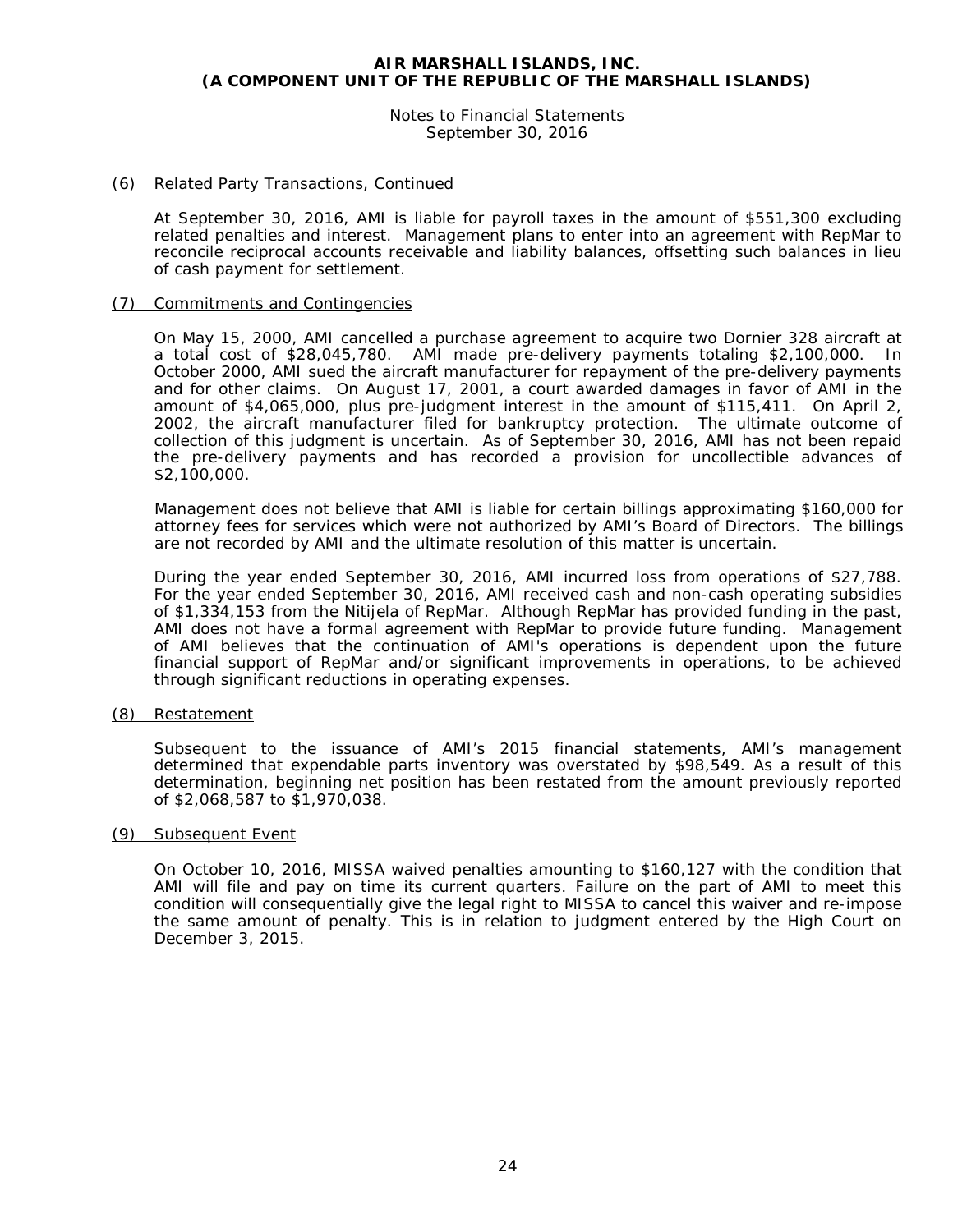

Deloitte & Touche LLP 361 South Marine Corps Drive Tamuning, GU 96913 USA

Tel: +1 (671) 646-3884 Fax: +1 (671) 649-4265

www.deloitte.com

#### **INDEPENDENT AUDITORS' REPORT ON INTERNAL CONTROL OVER FINANCIAL REPORTING AND ON COMPLIANCE AND OTHER MATTERS BASED ON AN AUDIT OF FINANCIAL STATEMENTS PERFORMED IN ACCORDANCE WITH** *GOVERNMENT AUDITING STANDARDS*

Chairman Board of Directors Air Marshall Islands, Inc.:

We have audited, in accordance with auditing standards generally accepted in the United States of America and the standards applicable to financial audits contained in *Government Auditing Standards* issued by the Comptroller General of the United States, the financial statements of Air Marshall Islands, Inc. (AMI), which comprise the statement of net position as of September 30, 2016, and the statements of revenues, expenses and changes in net position and of cash flows for the year then ended, and the related notes to the financial statements, and have issued our report thereon dated April 21, 2017.

# **Internal Control Over Financial Reporting**

In planning and performing our audit of the financial statements, we considered AMI's internal control over financial reporting (internal control) to determine the audit procedures that are appropriate in the circumstances for the purpose of expressing our opinion on the financial statements, but not for the purpose of expressing an opinion on the effectiveness of AMI's internal control. Accordingly, we do not express an opinion on the effectiveness of AMI's internal control.

A *deficiency in internal control* exists when the design or operation of a control does not allow management or employees, in the normal course of performing their assigned functions, to prevent, or detect and correct, misstatements on a timely basis. A *material weakness* is a deficiency, or a combination of deficiencies, in internal control such that there is a reasonable possibility that a material misstatement of the entity's financial statements will not be prevented, or detected and corrected on a timely basis. A *significant deficiency* is a deficiency, or a combination of deficiencies, in internal control that is less severe than a material weakness, yet important enough to merit attention by those charged with governance.

Our consideration of internal control was for the limited purpose described in the first paragraph of this section and was not designed to identify all deficiencies in internal control that might be material weaknesses or significant deficiencies. Given this limitations, during our audit, we did not identify any deficiencies in internal control that we consider to be material weaknesses. However, material weaknesses or significant deficiencies may exist that were not identified.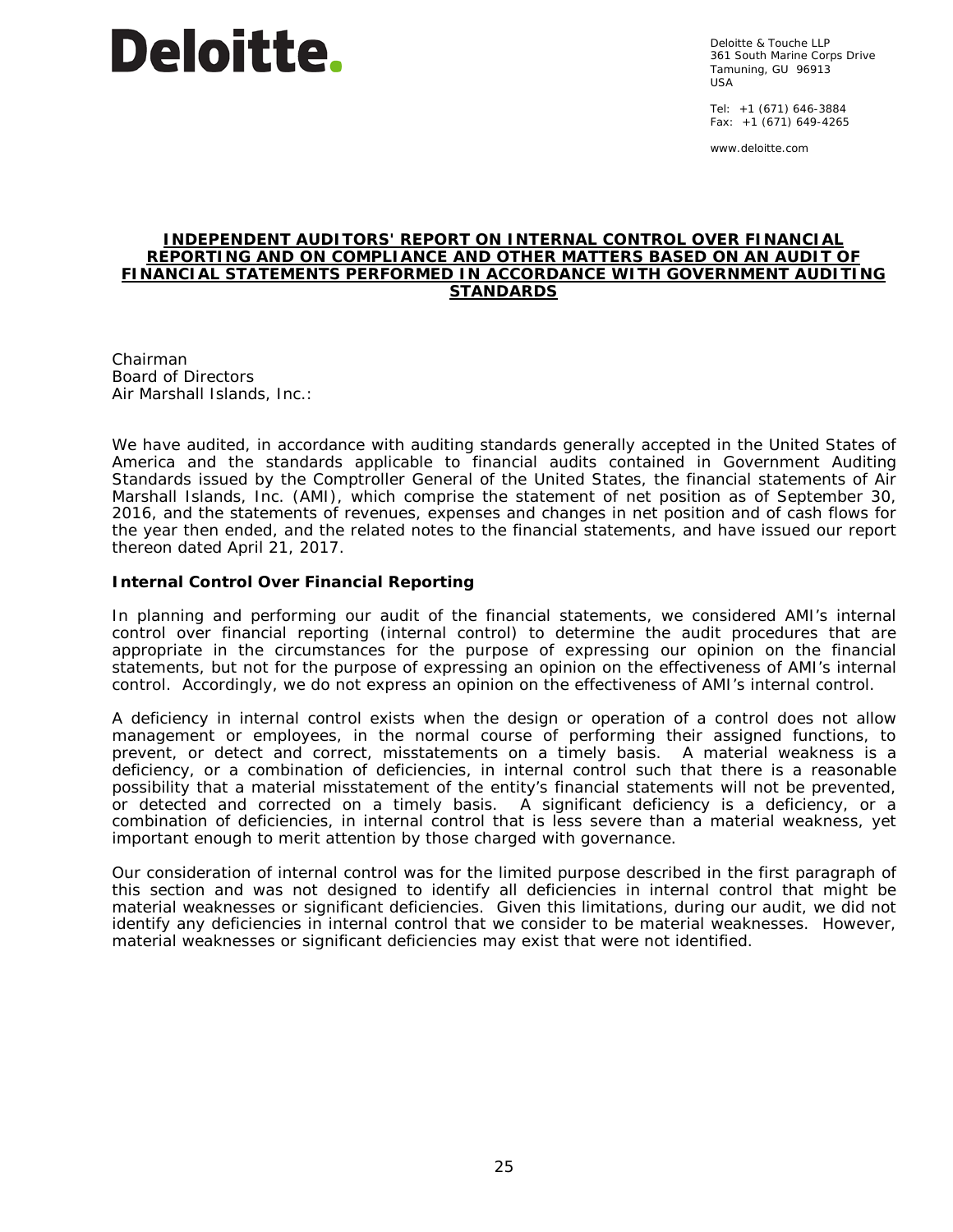# **Deloitte**

# **Compliance and Other Matters**

As part of obtaining reasonable assurance about whether AMI's financial statements are free from material misstatement, we performed tests of its compliance with certain provisions of laws, regulations, contracts, and grant agreements, noncompliance with which could have a direct and material effect on the determination of financial statement amounts. However, providing an opinion on compliance with those provisions was not an objective of our audit, and accordingly, we do not express such an opinion. The results of our tests disclosed instances of noncompliance or other matters that are required to be reported under *Government Auditing Standards* and which are described in the accompanying Schedule of Findings and Responses as item 2016-001.

# **AMI's Responses to Findings**

AMI's responses to the findings identified in our audit are described in the accompanying Schedule of Findings and Responses. AMI's responses were not subjected to the auditing procedures applied in the audit of the financial statements and, accordingly, we express no opinion on them.

#### **Purpose of this Report**

The purpose of this report is solely to describe the scope of our testing of internal control and compliance and the result of that testing, and not to provide an opinion on the effectiveness of the AMI's internal control or on compliance. This report is an integral part of an audit performed in accordance with *Government Auditing Standards* in considering the AMI's internal control and compliance. Accordingly, this communication is not suitable for any other purpose.

April 21, 2017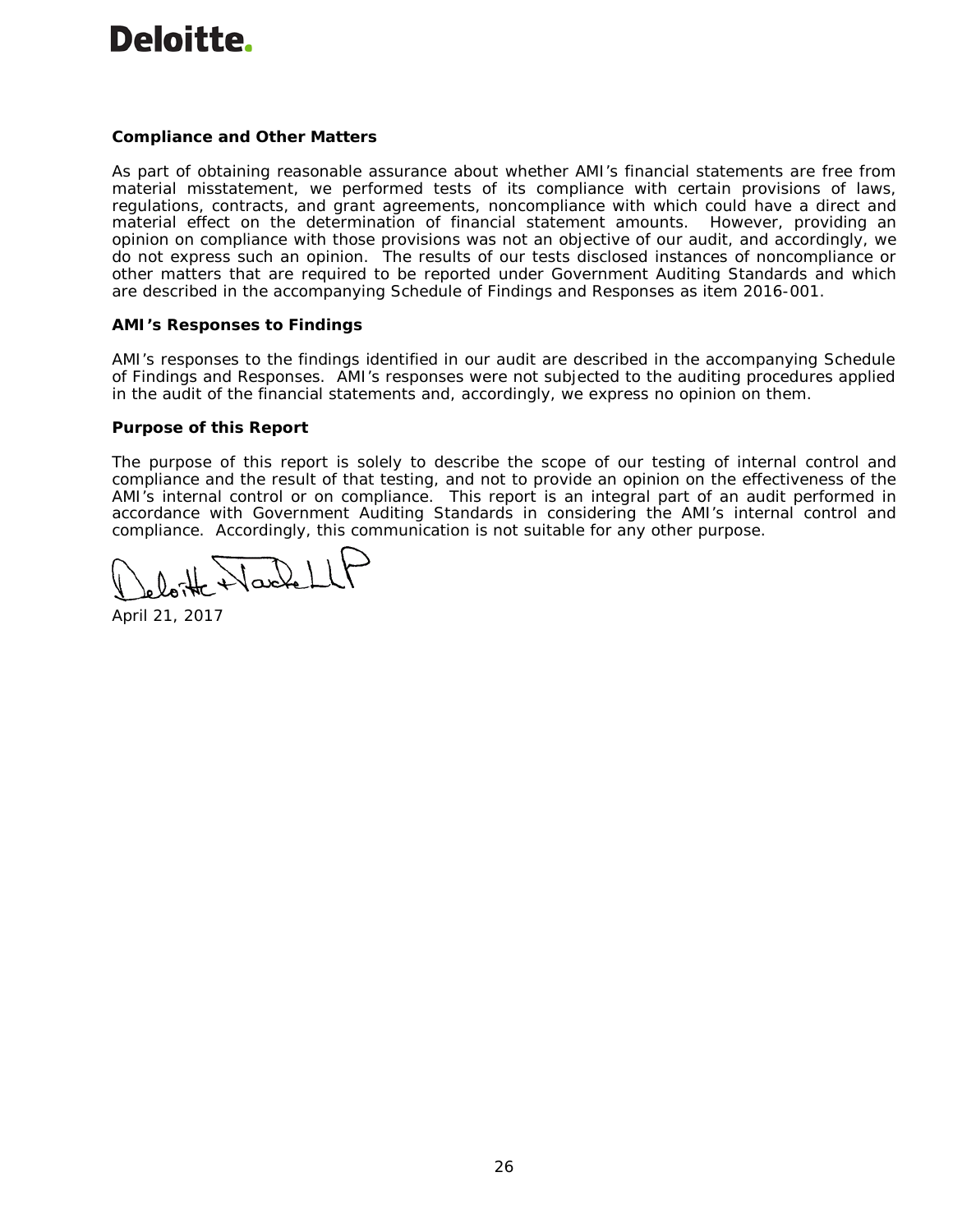Schedule of Findings and Responses Year Ended September 30, 2016

#### Finding No. 2016-001

#### Local Noncompliance

Criteria: 48 MIRC Chapter 1, Income Tax Act of 1989, Section 105, states that the employer shall once every four (4) weeks or thirteen times per year, pay taxes withheld under Section 104 under Chapter 1. The employer shall, along with the taxes, within two (2) weeks following the preceding four (4) week period make a full, true and correct return showing all wages and salaries paid by the employer to the employees during the preceding four (4) week period and showing the tax due and withheld thereon as provided in Section 104 of the Chapter.

Condition: AMI filed and paid income taxes withheld for the year ended September 30, 2016 in a manner inconsistent with the criteria. Specifically, withholding taxes in the amount of \$84,358 for the year ended September 30, 2016 were not timely remitted. In addition, income taxes withheld in the amount of \$542,323 for PPE 1/20/09 through 9/30/15 have not been paid.

Cause: The cause of the above condition is the lack of policies and procedures to monitor timely filing of returns and payment of withheld income taxes.

Effect: The effect of the above condition is noncompliance with RepMar Income Tax Act of 1989, as amended.

Recommendation: We recommend that management establish policies and procedures to comply with the RepMar Income Tax Act of 1989, as amended.

Prior Year Status: Recommendation concerning management establish policies and procedures to comply with the RepMar Income Tax Act of 1989, as amended, was reported as a finding in the audit of AMI for fiscal years 2014 and 2015.

Auditee Response and Corrective Action Plan: Air Marshall Islands agrees with the finding and recommendation; however, the non-compliance was not due lack of policies and procedures but a result of cash flow issues faced during the respective periods highlighted.

The corrective action plan is to work closely with the Division of Revenue and Taxation on a mutual agreement and ensure that AMI files the withholding taxes as per RepMar Income Tax Act of 1989, the payroll supervisor has been reiterated on the requirement.